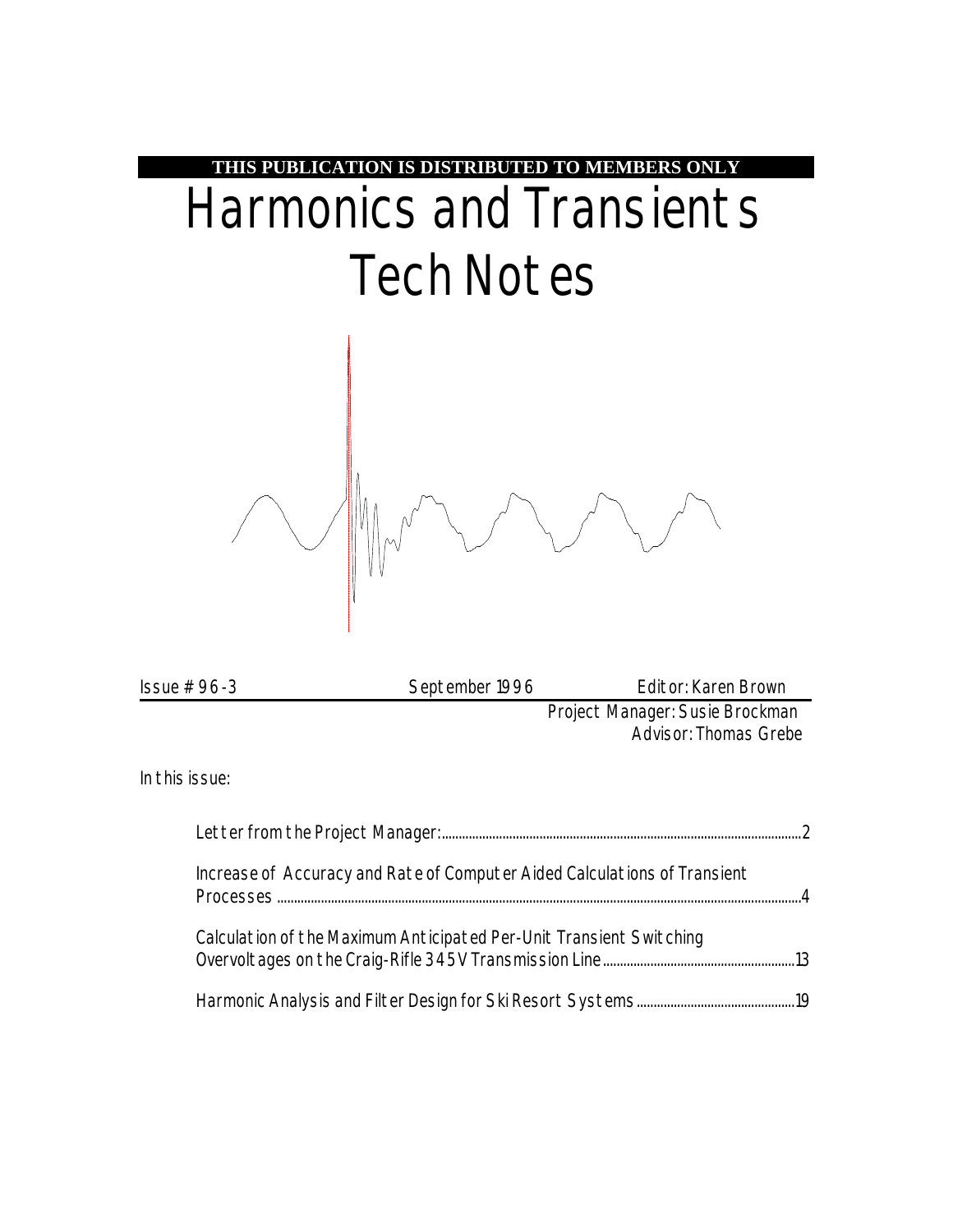### Letter from the Project Manager:

We have a busy two months ahead for our members and I encourage each of you to test the system to the limits as new support features are added to the group.

### New List Server for PATH Members Only

A new list server has been established for PATH Members Only. If you would like join the group please send an e-mail to path-request@list.electrotek.com with the word SUBSCRIBE in the message body (not the subject or title). You will automatically be added to the mailing list and will receive any and all messages sent to the group. You can also send messages to the entire group with just one e-mail. If you want to get off of the list, once you are on, just send an e-mail with UNSUBSCRIBE in the body and we will remove you from the list. Many of you probably already subscribe to the power globe list and are familiar with how this works. It can be very beneficial for exchanging information.

### Web Site

The PATH web site has been on-line for about a month now. I hope that you have logged on to the site. The site is located at http://www.pqnet.electrotek.com/pathmemb/path.htm. To get into the files you will need a user id and password which has been assigned by Electrotek.

### PATH Users Group Meeting and Workshop

There is only one seat left. If you are planning to come. Please call me as soon as possible.

We would like your feedback on the services that are being offered for the group. If you are having problems accessing the information, please let us know so we can work to make your membership beneficial.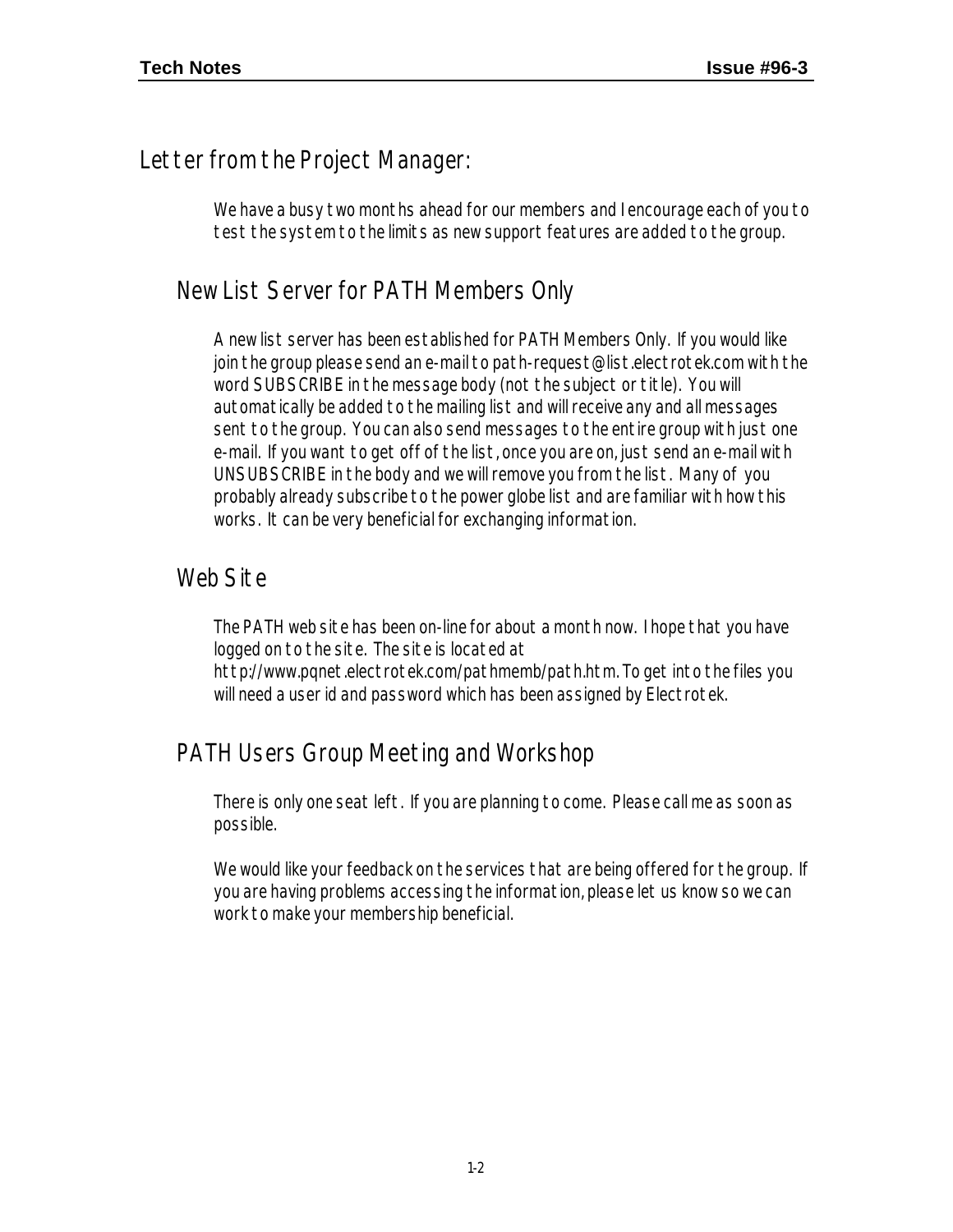If you have any questions regarding your membership, please give me a call at (423) 470-9222 ext. 141

Sincerely,

Susie Brockman susieb@electrotek.com

For more information concerning the newsletter or to submit a contribution please contact:

Karen Brown Electrotek Concepts, Inc. 408 North Cedar Bluff Road, Suite 500 Knoxville, Tennessee 37923 Phone: (423) 470-9222 x143 FAX: (423) 470-9223 e-mail: karenb@electrotek.com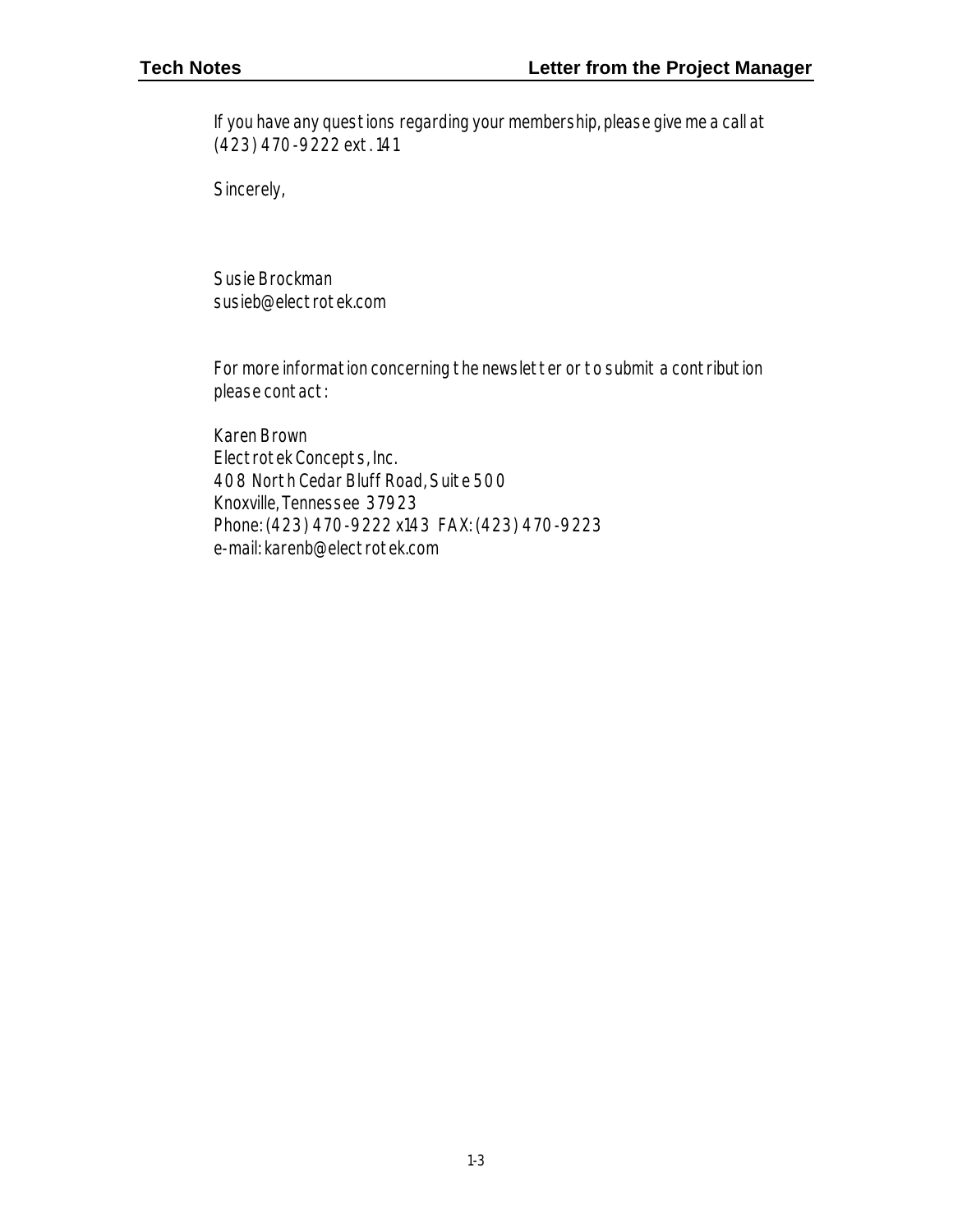The following article presents a method whereby computations done in the programs of PSPICE and Micro-Cap are made more efficient. Even though Electrotek does not support either of these programs, this article is presented as a source of information for anyone currently using or having an interest in them.

# Increase of Accuracy and Rate of Computer Aided Calculations of Transient Processes

The existing simulation programs (for example PSPICE, or Micro-Cap) furnish an excellent service(maintenance) for the user. But when some kinds of transient processes are computerized, for example in band-pass networks of high quality, these programs appear to be inefficient and sometimes even unfit for practical use. This subject, in particular, was addressed in the paper, "The Simulation Errors Introduced by SPICE Transient Analysis" [1]. This inefficiency is caused by insufficient accuracy in calculation of each time step, as the calculation in the second approximation (trapezoidal method and its modifications) is usually applied. The Runge-Kutt method permits an increase in accuracy (particularly to the fourth order) but it is seldom used because of the complexity of computations.

Taylor - series expansion of transient functions at each time step gives obvious advantages because the addition of one term of the expansion is usually more efficient than the division of a time step into a large number of parts. But to realize these advantages, the simple method of the Taylor Series expansion of transient functions is needed. The principle solution of this problem was found by Professor A.D. Artym in the 1980's. After that he and his colleagues developed the practical forms of these solution applications and performed their approbations for practical problems. The importance of the suggested ideas has been confirmed in 1994.

In essence, a new algorithm of computational process is proposed. Instead of discretes of transient function, the coefficients of Taylor series expansion in matrix form are calculated. This permits the user to find the value of the function for any instant of time within the given time step, which may be essentially larger than the usual time step in commonly used programs. In some cases, the transient process in the whole given time interval may be taken as one such "step".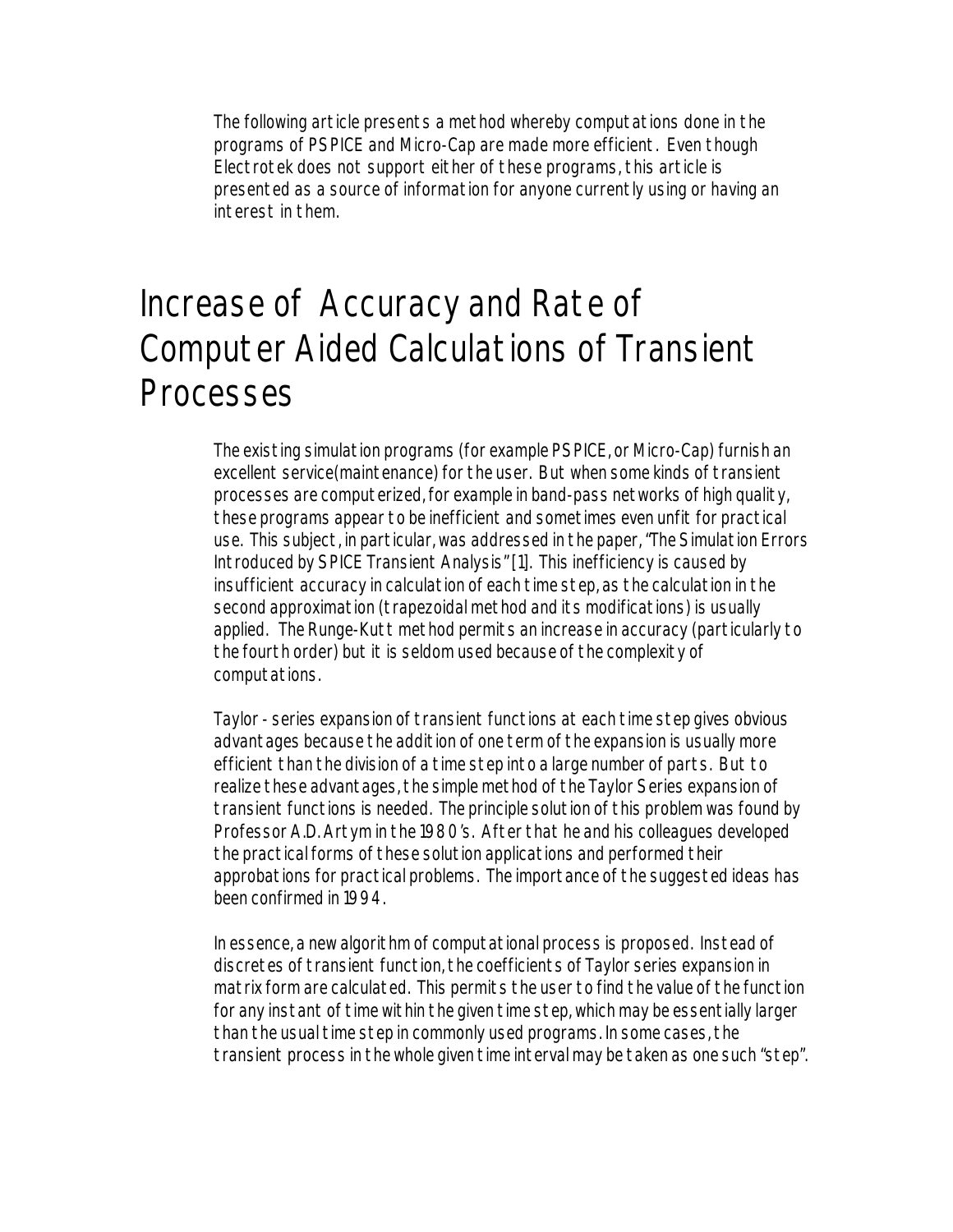The developed algorithm may be applied for commonly used programs (PSPICE, Micro-Cap and others) while keeping all the service and characteristics of these programs. In this case the rate and (or) the accuracy of computation essentially increases. The use of this algorithm appears to solve the problems practically unable to be solved earlier. A good example is the process calculation in circuits consisting of lumped elements (R, L, C) and of feeders.

In order to illustrate the advantages of the developed method, the RLC - resonant circuit, simulated in [I], was taken. When choosing the quality of this circuit Q=100, time step h=0.IT<sub>o</sub> (10 points in period  $T_0$ ) and calculating the process up to the moment t equal to 100 of periods  $T_0$  our method provides a ten-fold gain in both accuracy and process computation rate in comparison with the Micro-Cap 3 simulation program. Our method when choosing an optimum step  $h = 25 T_0$ enables us to calculate the process up to t=100  $\mathsf{T}_{\mathrm{o}'}$  quicker by a factor of 60 than the Micro-Cap 3 program does, while maintaining a 10 fold gain in accuracy.

Transients processed in 10<sup>th</sup> order band-pass Batterworth filter gives the more convincing proof of the advantages of our method. The output voltage  $U_2 = U_{c5}$ has been calculated when the voltage  $U_1(t) = 2\cos\Omega t$  was fed to the input of the filter with normalized parameters (Fig 1). In order to find the reference analytical solution, the Laplace transfer function of the fifth-order low-pass filter was used. Its roots, i.e. the solutions of its characteristic equation are known, so this function may be represented as a sum of five first order fractions. Applying the transformation

$$
P \to P + \frac{\Omega^2}{P}
$$

the low-pass filter is transformed to  $10<sup>th</sup>$  order band-pass filter. At the same time each of the simple fractions is transformed to the fraction of the second order, which may be represented as two fractions of the first order. Combining the pairs of complex conjugate fractions of the first order we obtain five real fraction of the second order and applying to them the reverse Laplace transformation we obtain: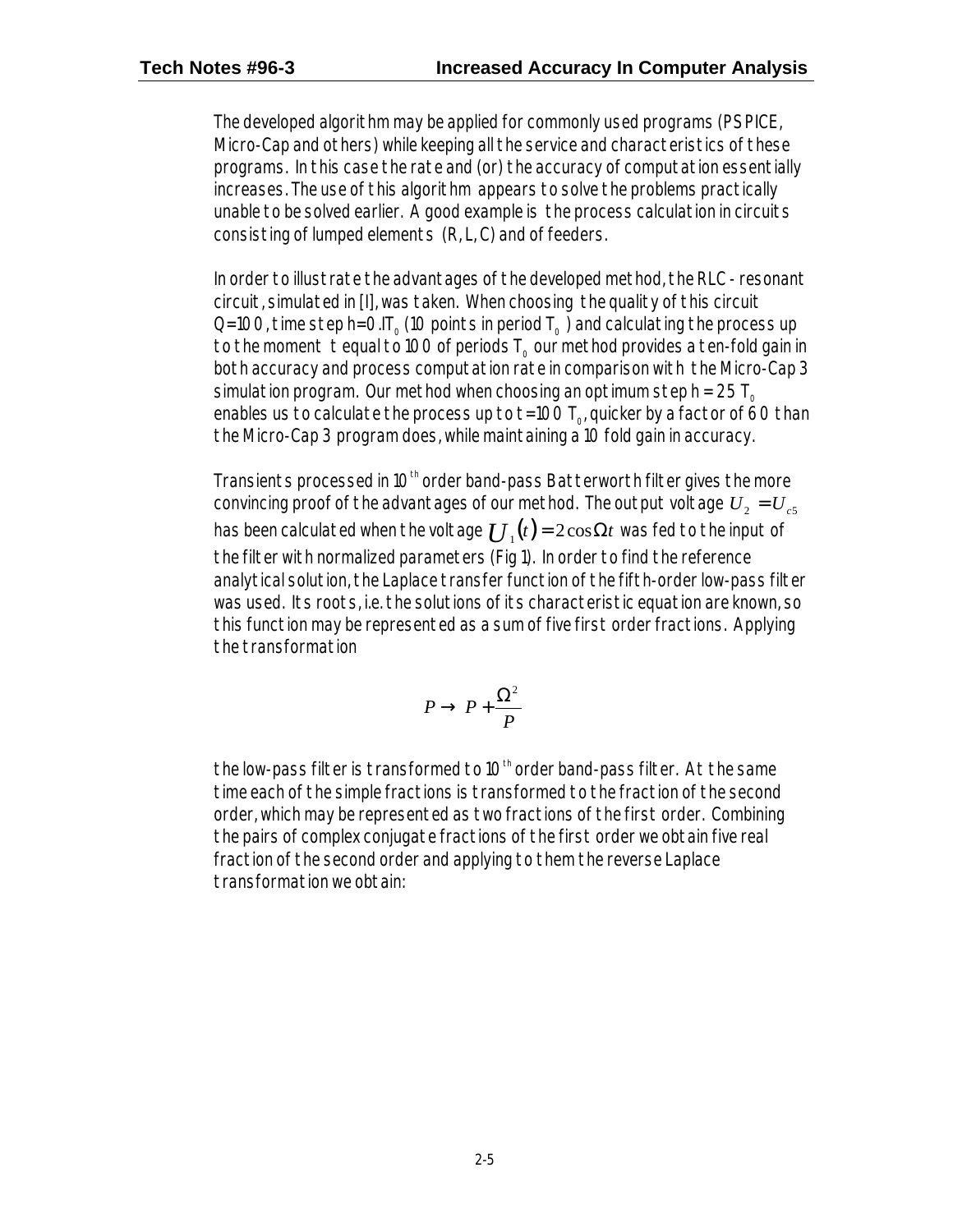$$
U_{cs}(t) = \cos \Omega t - (1 + a)e^{-0.5t} \left[ \cos \sqrt{\Omega^2 - 0.25} t - \frac{\sin \sqrt{\Omega^2 - 0.25} t}{2\sqrt{\Omega^2 - 0.25}} \right] +
$$
  

$$
e^{-t} (U_{1c} \cos \Omega_1 t + U_{15} \sin \Omega_1 t) + e^{-a_2 t} (U_{2c} \cos \Omega_2 t + U_{2s} \sin \Omega_2 t) +
$$
  

$$
e^{-a_3 t} (U_{3c} \cos \Omega_3 t + U_{3s} \sin \Omega_3 t) + e^{-a_4 t} (U_{4c} \cos \Omega_4 t + U_{4s} \sin \Omega_4 t)
$$

Where:

$$
a_1 = \frac{1}{2}\sin{\frac{\mathbf{p}}{10}} + B_1;
$$
\n
$$
a_2 = \frac{1}{2}\sin{\frac{\mathbf{p}}{10}} - B_1;
$$
\n
$$
a_3 = \frac{1}{2}\sin{\frac{3\mathbf{p}}{10}} + B_2;
$$
\n
$$
a_4 = \frac{1}{2}\sin{\frac{3\mathbf{p}}{10}} - B_2;
$$
\n
$$
a_5 = \frac{1}{2}\sin{\frac{3\mathbf{p}}{10}} - B_2;
$$
\n
$$
a_6 = \frac{1}{2}\cos{\frac{3\mathbf{p}}{10}} + A_2;
$$
\n
$$
a_7 = \frac{1}{2}\cos{\frac{3\mathbf{p}}{10}} + A_2;
$$
\n
$$
a_8 = \frac{1}{2}\cos{\frac{3\mathbf{p}}{10}} + A_2;
$$

$$
U_{1C} = \frac{a}{2} \left[ 1 + \frac{A_1 \cos \frac{\mathbf{p}}{10} + B_1 \sin \frac{\mathbf{p}}{10}}{2(A_1^2 + B_1^2)} \right];
$$

$$
U_{1S} = \frac{a\left(-A_1 \sin \frac{\mathbf{p}}{10} + B_1 \cos \frac{\mathbf{p}}{10}\right)}{4\left(A_1^2 + B_1^2\right)}.
$$

$$
U_{2C} = \frac{a}{2} \left[ 1 - \frac{A_1 \cos \frac{\mathbf{p}}{10} + B_1 \sin \frac{\mathbf{p}}{10}}{2(A_1^2 + B_1^2)} \right] = a - U_{1C};
$$

$$
U_{2S} = \frac{a\left(-A_1 \sin \frac{\mathbf{p}}{10} + B_1 \cos \frac{\mathbf{p}}{10}\right)}{4\left(A_1^2 + B_1^2\right)} = U_{1S}.
$$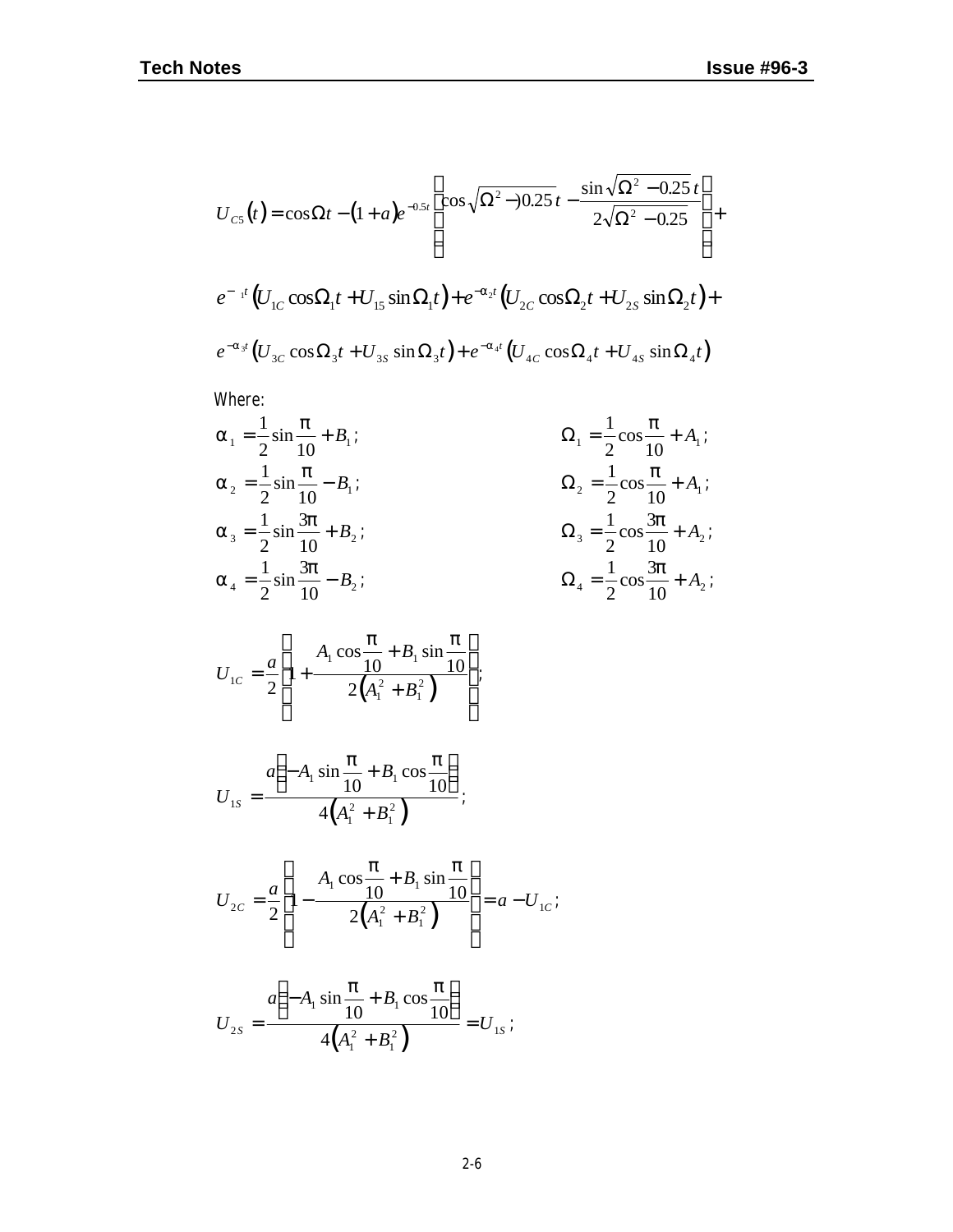;

$$
U_{3c} = \frac{b\left(-A_2 \sin \frac{3p}{10} + B_2 \cos \frac{3p}{10}\right)}{4\left(A_2^2 + B_2^2\right)}
$$
  
\n
$$
U_{3s} = -\frac{b}{2} \left[1 + \frac{A_2 \cos \frac{3p}{10} + B_2 \sin \frac{3p}{10}}{2\left(A_2^2 + B_2^2\right)}\right]
$$
  
\n
$$
U_{4c} = \frac{b(A_2 \sin \frac{3p}{10} - B_2 \sin \frac{3p}{10}}{2\left(A_2^2 + B_2^2\right)} - U_{3c}
$$
  
\n
$$
U_{4s} = \frac{b}{2} \left[1 - \frac{A_2 \cos \frac{3p}{10} + B_2 \sin \frac{3p}{10}}{2\left(A_2^2 + B_2^2\right)}\right]
$$
  
\n
$$
A_1 = \sqrt{\frac{4\Omega^2 + \cos \frac{p}{5} + \sqrt{16\Omega^4 + 8\cos \frac{p}{5} + 1}}{8}}; \quad B_1 = \frac{\sin \frac{p}{5}}{8A_1};
$$
  
\n
$$
A_2 = \sqrt{\frac{4\Omega^2 - \sin \frac{p}{10} + \sqrt{16\Omega^4 - 8\sin \frac{p}{10} + 1}}{8}}; \quad B_2 = \frac{\cos \frac{p}{10}}{8A_2};
$$
  
\n
$$
a = \frac{1}{\sin \frac{p}{2} + \sin \frac{3p}{2}}; \quad b = \frac{1}{\cos \frac{p}{2} - \cos \frac{3p}{2}}.
$$

10

10

10

10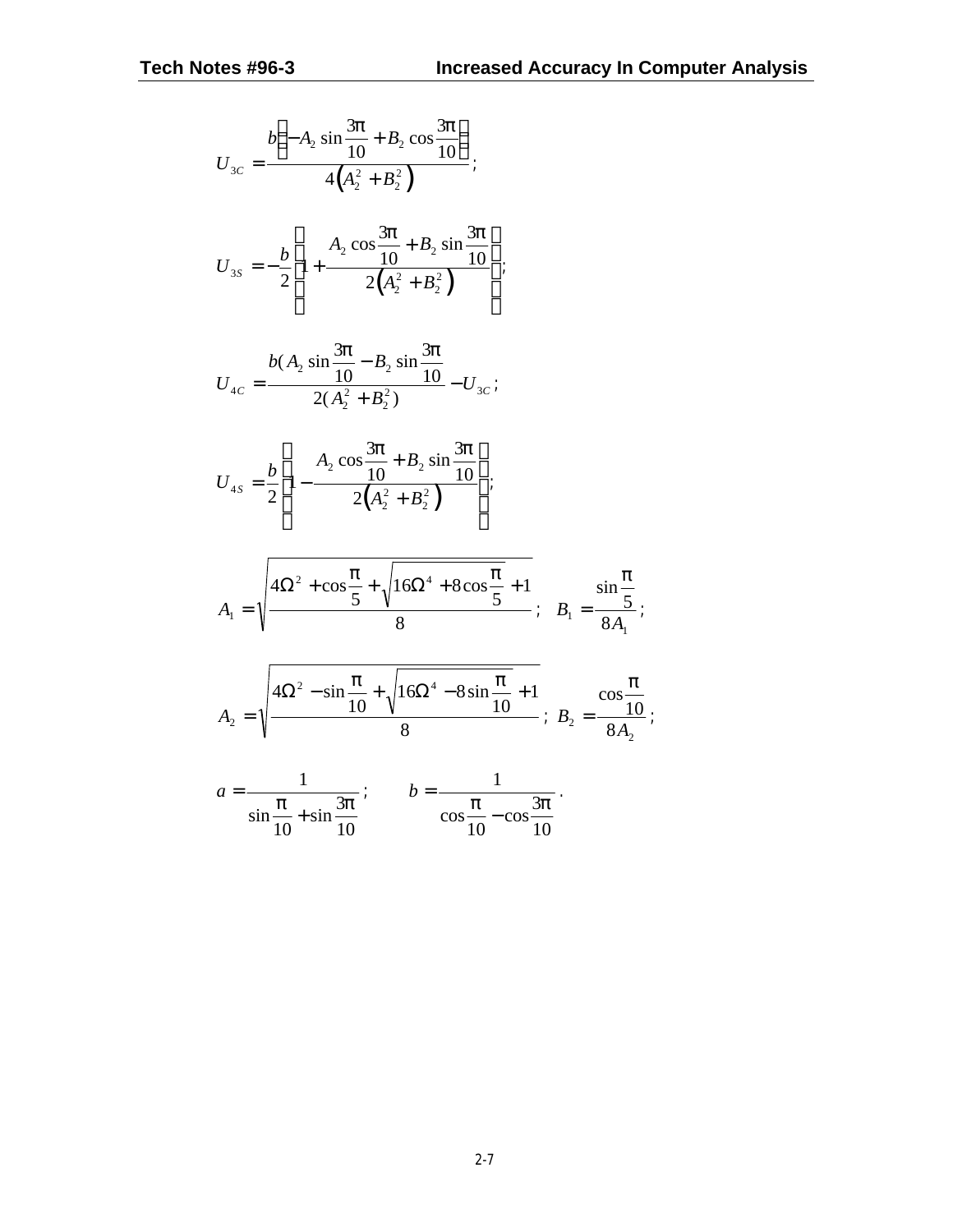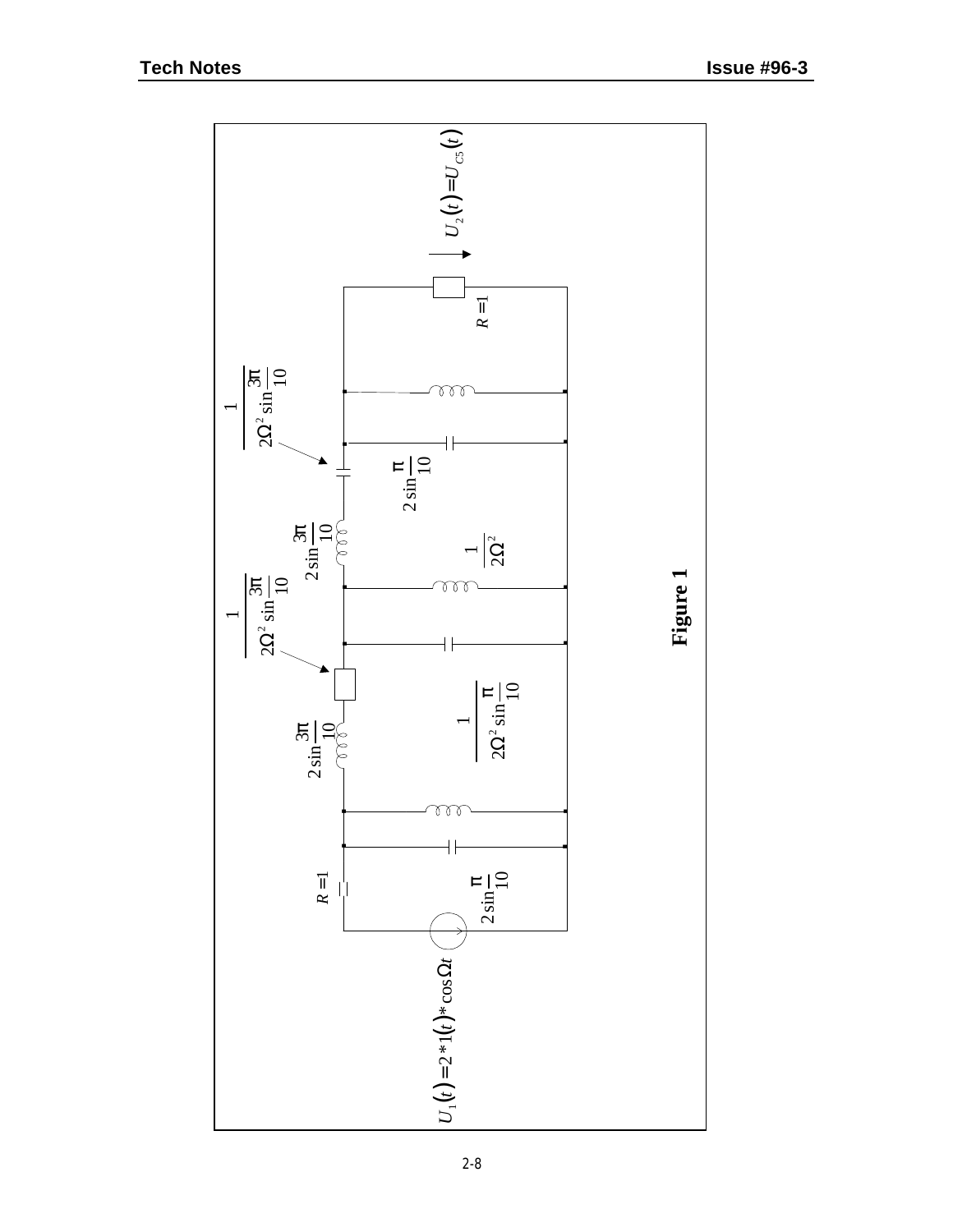The step-like cosine voltage with normalized frequency  $\Omega$  and doubled unit amplitude is fed to an input of the filter with normalized parameters (Fig 1). The calculation is performed up to the moment t=1500  $2\bm{p}$  /  $\Omega$  = 1500 $T_{\text{o}}$  when the envelope fluctuations decrease to sufficiently low value (Fig. 2). The relative error of numerical solutions has been estimated by the formula:

$$
\sum \left| \frac{U_C - U_{\text{Canal}}}{U_{\text{Canal}}} \right| * 100\%
$$

where  ${\mathsf U}_{\rm c}$  is the numerical solution for the filter voltage for the given moment obtained either by the Micro-Cap 3 simulation program or by our method, is the analytical solution for the filter voltage at the same moment.

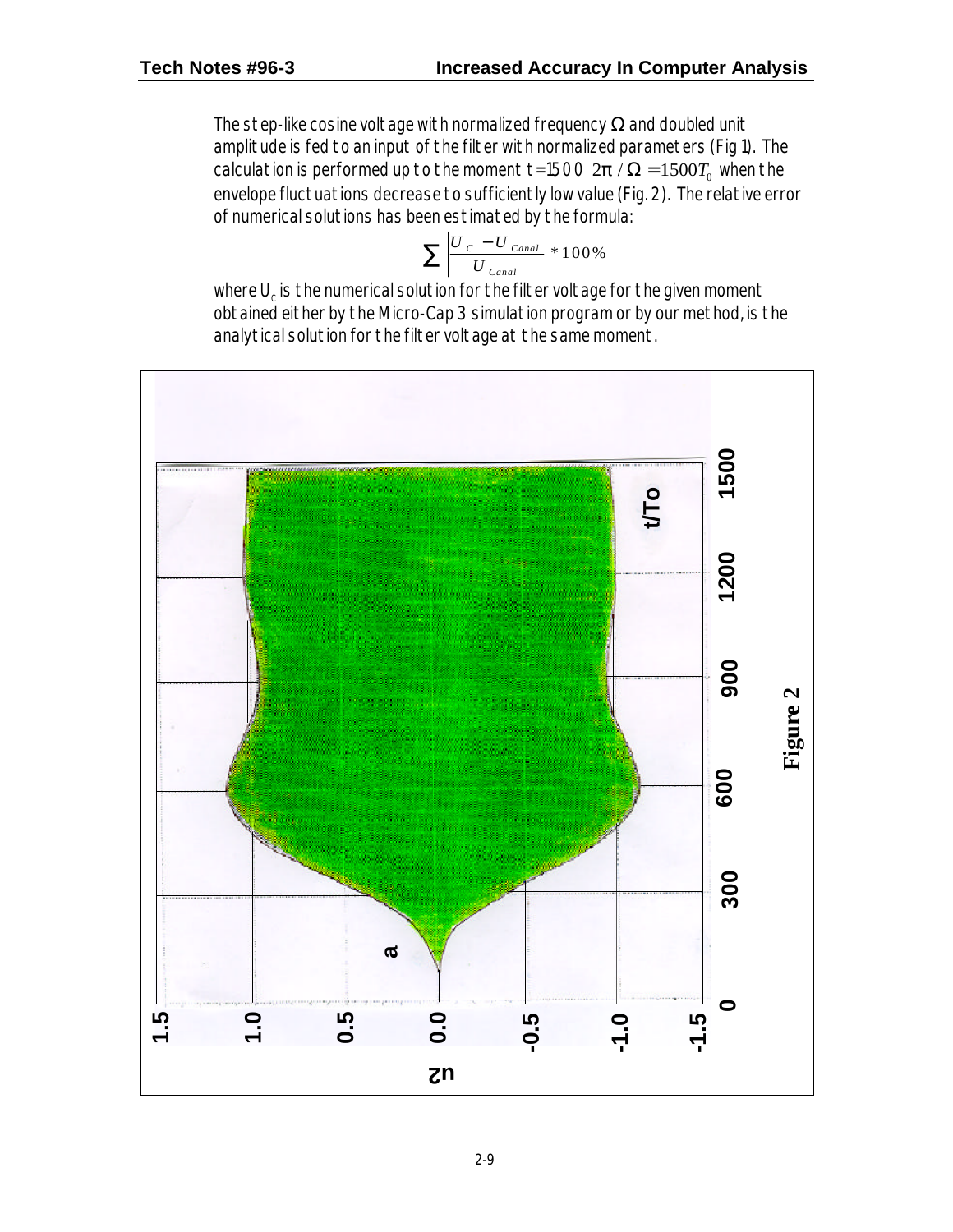The simulation of the transient processes by the Micro-Cap 3 program with IBM 486-dx computer in the filter studied gives the following results. The provision of the given relative error  $e = 0.1\%$  for the calculation of the first check point of the voltage  $\;{U}_{cs}$  =  $U_{_2}$  for  $\;t$  = 50 $T_{_0}$  required 55 seconds of computer time. The second check voltage  $\sf{U}_{\rm cs}$  for  $\,t=100T_{\rm o}$  has been calculated only with the relative error  $e = 0.42\%$  (under the program controlling parameters close to limiting permissible) during the computer time equal to 27 minutes. The extension of the calculation by Micro-Cap 3 up to the third check value of the voltage for  $t = 150T_0$ (maintaining the same program controlling parameters) resulted in the growth of relative error up to  $e = 3.8\%$  and required 50 minutes of computer time. Thus, the acceptable accuracy ( $\mathbf{e} = 3.8\%$ ) of the coincidence with the standard function is achieved only for the first 150 periods of carrier frequency, i.e. at 1/10 portion of the design interval (line a in Fig. 2). Practically the calculation of the process by the Micro-Cap 3 program solely with the error acceptable for practice is quite impossible even for the interval  $\it t=300T_0~$  constituting only 20% from the given one (1500 T $_{\tiny \odot}$  ).

While using our method, the calculation of the whole process (Fig. 2) up to the moment  $t = 1500T_0$  with relative error  $e \le 0.01\%$  for the step  $h = 0.1T_0$  and the number of Taylor series  $q = 9 + 12$  has been performed during 55 seconds.

For the optimum step  $h = 3T_0$ ,  $e \le 0.01\%$  and the term number of Taylor series *q* = 57 − 59 the minimum time for the calculations of the whole process was ~ 9 seconds. The ability of our method to operate with optimum step  $h=3T_0$  offers the possibility of very fast calculation of the envelope of high-frequency process. The method enables us to turn to small step (for example  $\,h=0.1T_{\rm o}$ ) if the detailed calculation in some part of the process is necessary, and to accomplish such a calculation (Fig. 3).

The results presented demonstrate especially large advantages and possibilities of the method proposed for the solution of computer simulation problems and for the analysis of transient processes in complicated electrical networks of high quality or stiff processes, without changing the algorithm.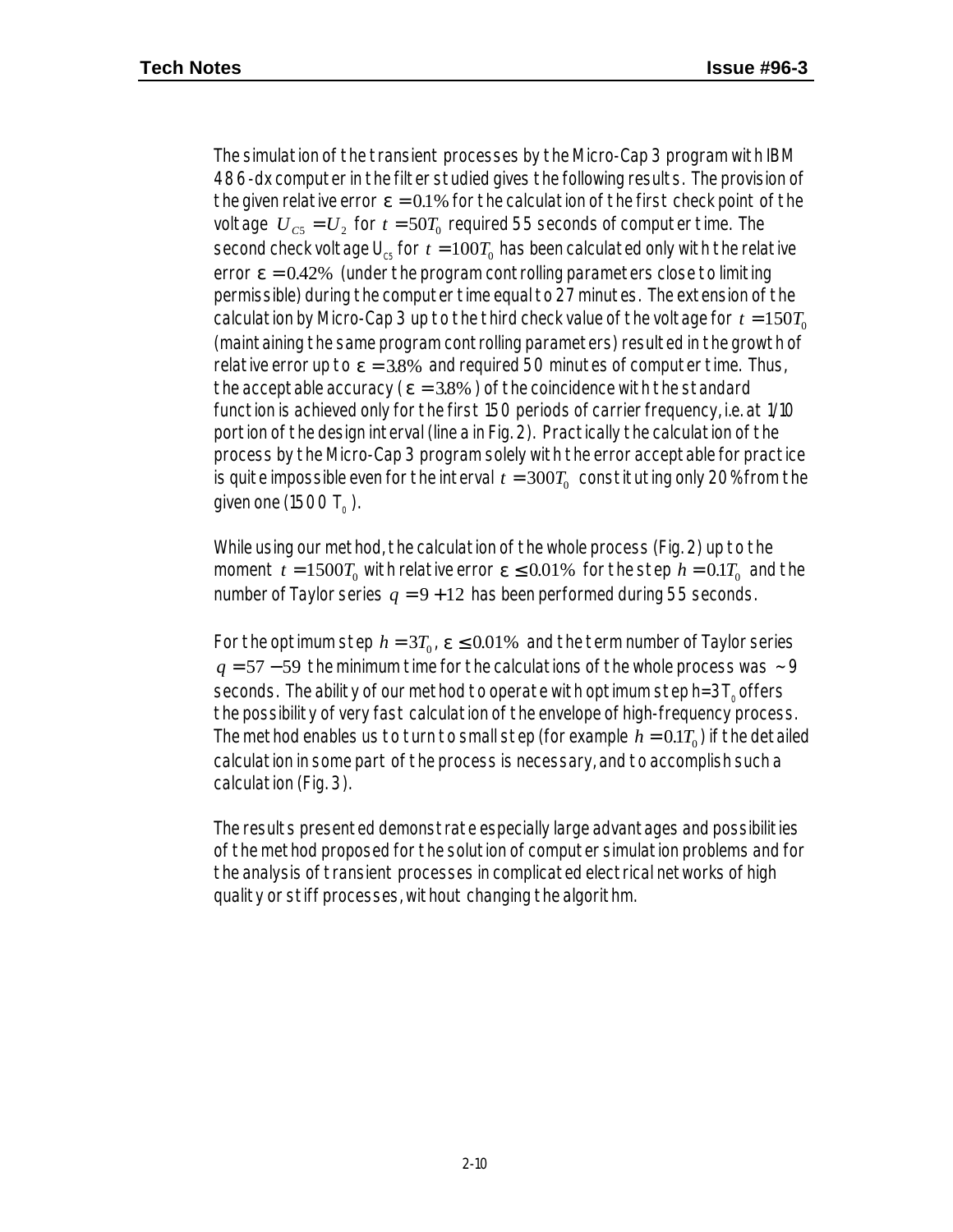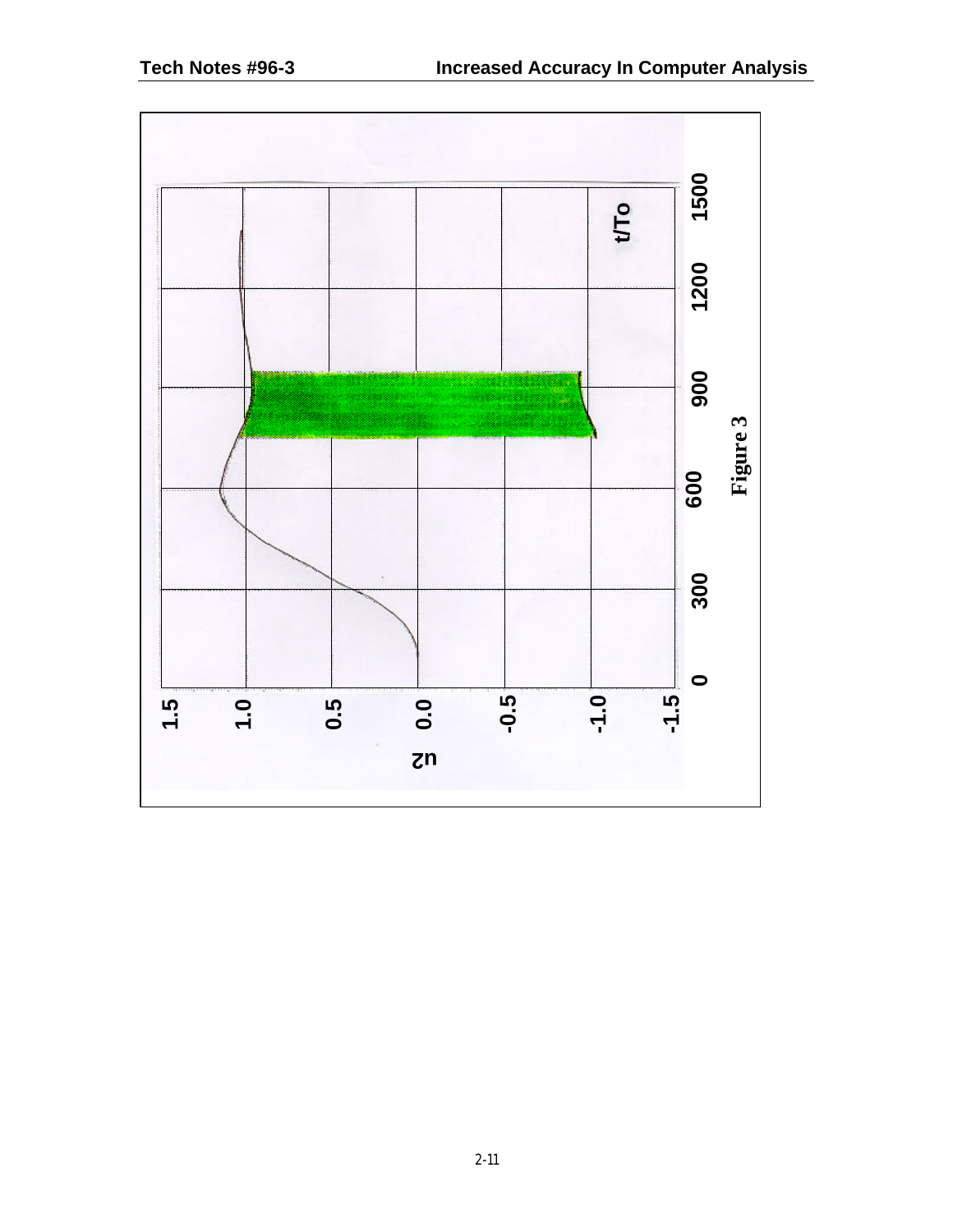Reference

[1] A. Brambilla, D. D'Amere. "The Simulation Errors Introduced by the SPICE Transient Analysis." IEEE Transactions on Circuits and Systems I: Fundamental Theory and Applications, January 1993, Vol. 40, pg. 57.

> Prof. A.D. Artym N.O. Sokal V.A. Filin

The State University of Telecommunication St. Petersburg, Russia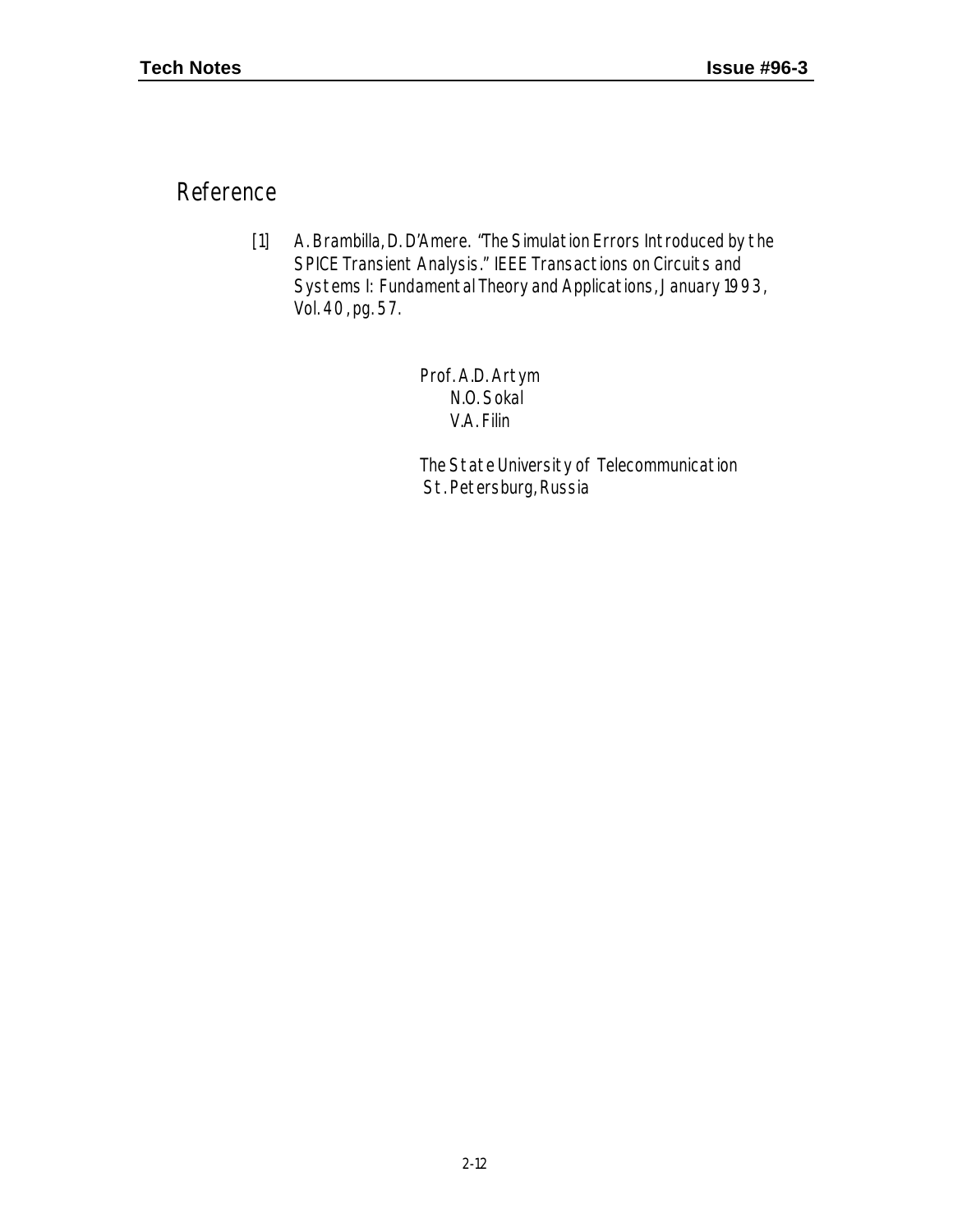# Calculation of the Maximum Anticipated Per-Unit Transient Switching Overvoltages on the Craig-Rifle 345V Transmission Line

### Purpose

The purpose of the study is to calculate the maximum anticipated per-unit switching transient overvoltages on the Craig-Rifle 345kV transmission line. This is to determine the minimum approach distance for ac live-line maintenance work.

### Introduction

The study is performed at the request of the Transmission Lines Department of the Public Service Company of Colorado in response to the new minimum safe working clearances published by OSHA and NESC. The clearances published in these standards are computed using a maximum anticipated transient overvoltage of 3.0 per unit. Reduced working clearances based on maximum transient overvoltages which are less than 3.0 p.u. can only be applied after transient overvoltages have been determined by engineering analysis. The required minimum phase-to-ground clearance is 73 inches at 5300 feet to 81 inches at the maximum 8700 feet and are based on maximum per unit switiching overvoltage of 2.2 calculated from an EMTP study. The Public Service Company of Colorado's (PSCo) Manual of Safe Practices requires a minimum of 7 feet (84 inches) working clearance at 345kV.

## Scope of the Study

The objective of the EMTP study is to examine the maximum switching surges which the Craig-Rifle transmission line may be subjected to during live-line maintenance. To do this, the following cases are run and assumptions made to determine the maximum transient overvoltages on the Craig-Rifle line for live-line maintenance.

- 1. Transient overvoltages due to:
	- a. energization
	- b. reclosing of adjacent lines which terminate into Craig and Rifle 345kV buses.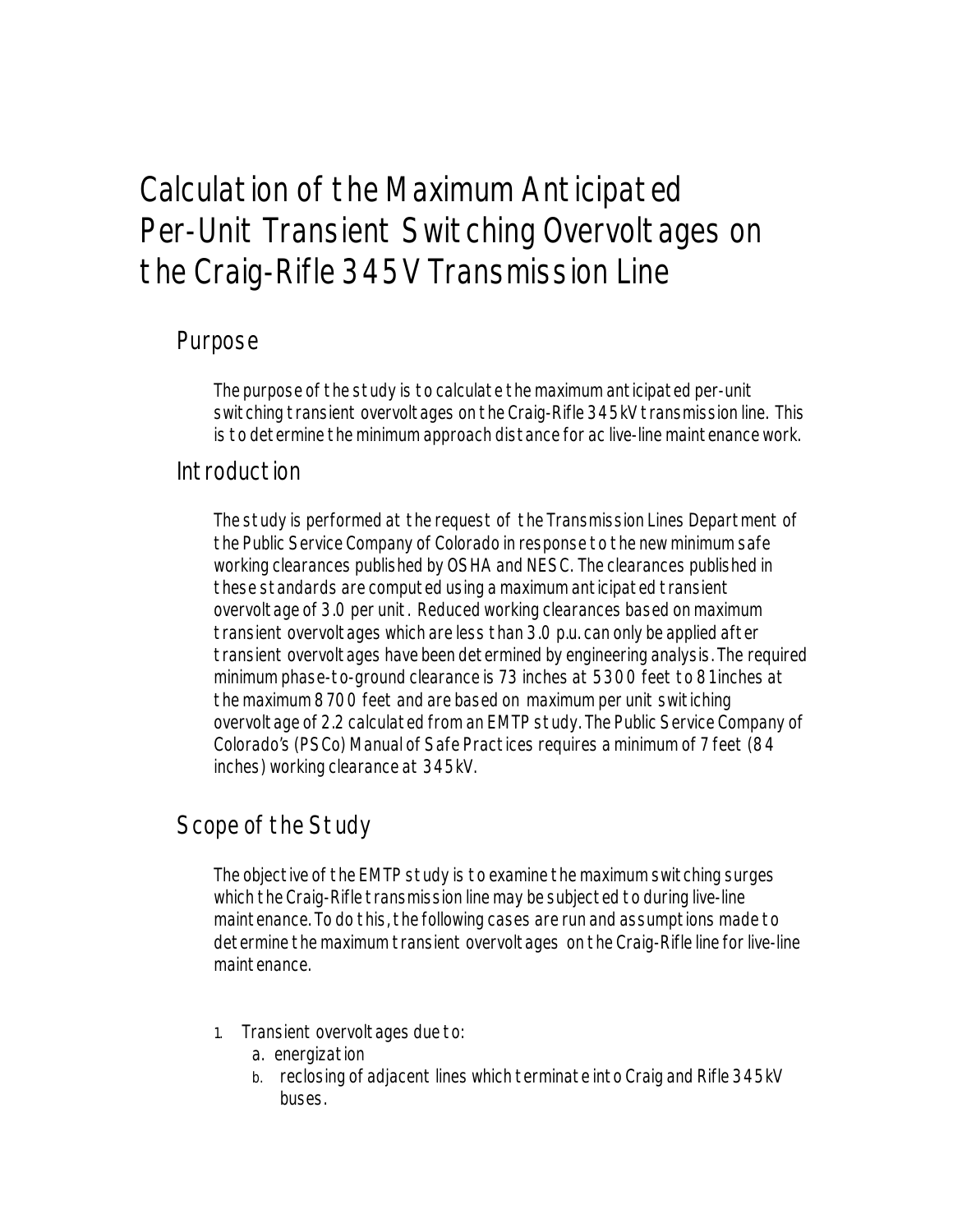These study conditions should give the maximum switching surges possible on the Craig-Rifle line during live-line work.

Also considered, but understood as not directly applicable to live-line work, are the following additional cases:

2. Transient overvoltages due to energization of the line by closing one terminal breaker of the line. This is not an actual operating condition during live-line maintenance work, but it is considered as an informational/conservative case for switching surge.

3. Transient overvoltages due to high speed reclosing (.5 seconds or less) into trapped charge on the Craig-Rifle line after a single-line-to-ground fault. This is also not an actual operating condition (reclosing will be blocked), but this condition should yield the maximum switching surge conditions possible on this line under normal operating conditions (however, not during live-line maintenance work).

### Model Development

A 3-phase model is developed with the system equivalent sources at the Ault and Grand Junction 345kV buses for the first case (see Fig. 1), and another model is developed with equivalent sources at Craig and Rifle for the last two cases. Induced voltages due to mutual coupling of the lines parallel to the 345kV lines are not included in the model for simplification. This simplification gives higher and more conservative results and is considered acceptable based upon the results of studies done by WAPA for Tri-State on the same system area. EMTP model fault currents are compared with the fault study from the Aspen (One-Liner fault study program) to check the validity of the model. The transmission lines are modeled using the J. Marti model and the distributed parameter line mode. The results of the two models using IVI or VVV insulator strings (line insulator/tower configuration) are comparable and very close. Most of the cases are run with J. Marti model using IVI strings. Systematic switches are used to simulate closes at multiple points on the voltage waveform. Arresters at each end of the Craig-Rifle line are modeled. The 82 mile Craig-Rifle line is segmented into eight approximately eleven mile lengths to determine the voltage profile along the line.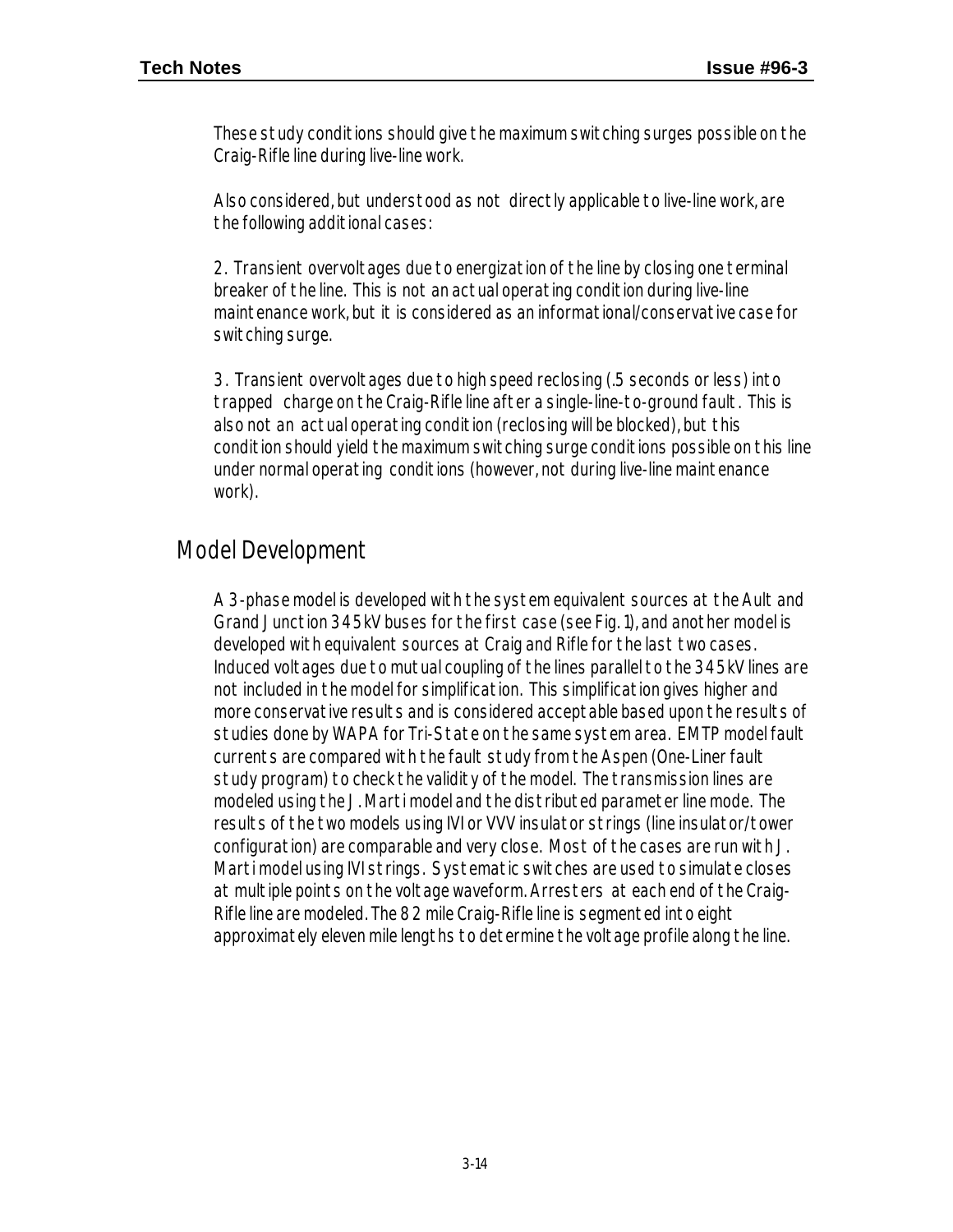

Figure 1: Craig-Rifle 345kV Line

Since standard practice is to address only switching surges for 345kV application, surges due to lightning are not considered as a part of this study. However, PSCo Transmission Lines Department raised concerns/questions regarding lightning surge which may occur somewhere along the line which is out of sight due to the mountainous region in which the Craig-Rifle line is located. PSCo is in the process of investigating possible lightning surge working clearance requirements for this line. The assumption is made that the live-line maintenance will not be performed during bad weather. Phase-to-phase clearance for live-line maintenance is not considered as a part of this study, as the distances between two phases at the towers varies from 25 to 36 feet. These distances are far in excess of the phase-phase values listed in OSHA Table R-8 (e.g. 12 feet 6 inches at 3300 feet, or 14 feet 6 inches at 8700 feet altitude)[1].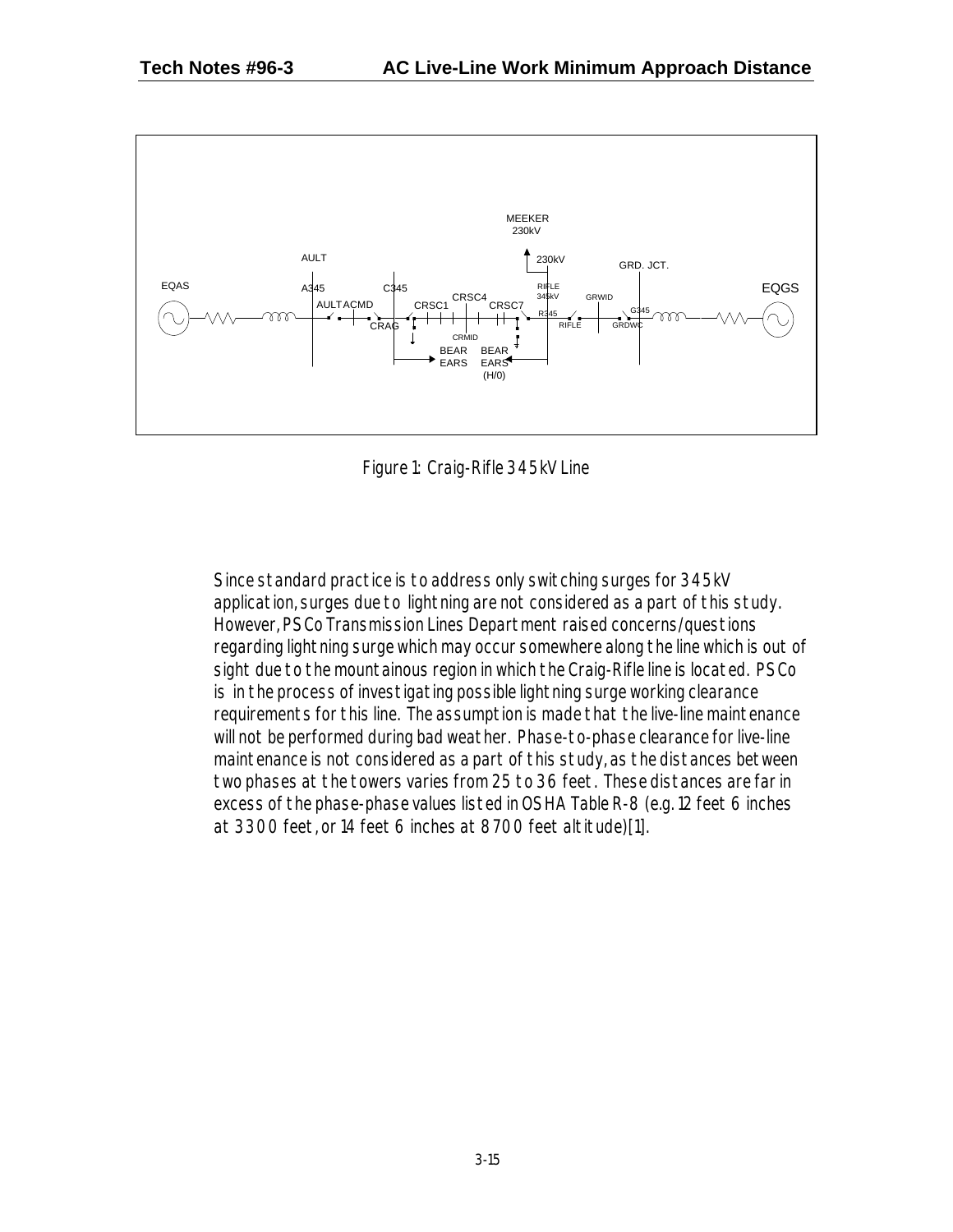| Max. antici-     | Distance in feet-inches |                                             |          |          |          |           |           |  |  |
|------------------|-------------------------|---------------------------------------------|----------|----------|----------|-----------|-----------|--|--|
| pated per unit   |                         | Maximum phase-to-phase voltage in kilovolts |          |          |          |           |           |  |  |
| Trans. Overvolt. | 121                     | 145                                         | 169      | 242      | 362      | 552       | 800       |  |  |
| 1.5              | .                       |                                             |          |          |          | $7 - 4$   | $12 - 1$  |  |  |
| 1.6              | .                       | .                                           | .        | .        | .        | $8-9$     | 14-6      |  |  |
| 1.7              |                         | .                                           |          | .        | .        | $10 - 2$  | $17 - 2$  |  |  |
| 1.8              |                         | .                                           | .        | .        | .        | $11 - 7$  | $19 - 11$ |  |  |
| 1.9              |                         | .                                           | .        | .        | .        | $13 - 2$  | $22 - 11$ |  |  |
| 2.0              | $3 - 7$                 | $4-1$                                       | $4 - 8$  | $6-1$    | $8 - 7$  | $14 - 10$ | $26 - 0$  |  |  |
| 2.1              | $3 - 7$                 | $4-2$                                       | $4 - 9$  | $6 - 3$  | $8-10$   | $15 - 7$  | .         |  |  |
| 2.2              | $3 - 8$                 | $4 - 3$                                     | $4-10$   | $6 - 4$  | $9 - 2$  | $16 - 4$  | .         |  |  |
| 2.3              | $3-9$                   | $4 - 4$                                     | $4 - 11$ | 6-6      | $9-6$    | $17 - 2$  |           |  |  |
| 2.4              | $3-10$                  | $4 - 5$                                     | $5-0$    | $6 - 7$  | $9 - 11$ | $18-1$    | .         |  |  |
| 2.5              | $3 - 11$                | $4-6$                                       | $5-2$    | $6-9$    | $10 - 4$ |           | .         |  |  |
| 2.6              | $4-0$                   | $4 - 7$                                     | $5 - 3$  | $6 - 11$ | $10-9$   |           | .         |  |  |
| 2.7              | $4 - 1$                 | 4-8                                         | $5 - 4$  | 7-N      | $11 - 2$ | .         | .         |  |  |
| 2.8              | $4-1$                   | 4-9                                         | $5 - 5$  | $7-2$    | $11 - 7$ | .         |           |  |  |
| 2.9              | $4-2$                   | $4 - 10$                                    | 5-6      | 7-4      | $12 - 1$ | .         | .         |  |  |
| 3.0              | 4-3                     | $4 - 11$                                    | 5-8      | 7-6      | 12-6     | .         |           |  |  |

| Table R-8: AC Live Line Work Minimum Approach Distance with Overvoltage Factor Phase- |
|---------------------------------------------------------------------------------------|
| To-Phase Exposure [1]                                                                 |

Note: the distance specified in this table may be applied only where the maximum anticipated per-unit transient overvoltage has been determined by engineering analysis and has been supplied by the employer. Table R-6 applies otherwise.

### Results

As a result of PSCo's studies, the maximum expected per unit switching surge voltage which could occur anywhere on the Craig-Rifle 345kV line is 1.91 p.u. (without any added margin). In consideration of ANSI standards practices, and to be conservative, we add a 15% safety margin to the calculated maximum expected switching surge. This results in 2.2 p.u. switching surge for a phase-to-ground clearance of 6 feet 9 inches (81 inches) at 8700 feet elevation. When compared to the actual minimum phase-to-ground clearance of 8 feet 3 inches for V insulator string and 11 feet 3 inches for I string at the transmission line's structure type TSB, this corresponds to a margin of 22.2% and 66.6% ((i.e. Actual clearance @ the tower/Minimum clearance -1) X 100). Table 1 gives the recommended minimum clearance for maintenance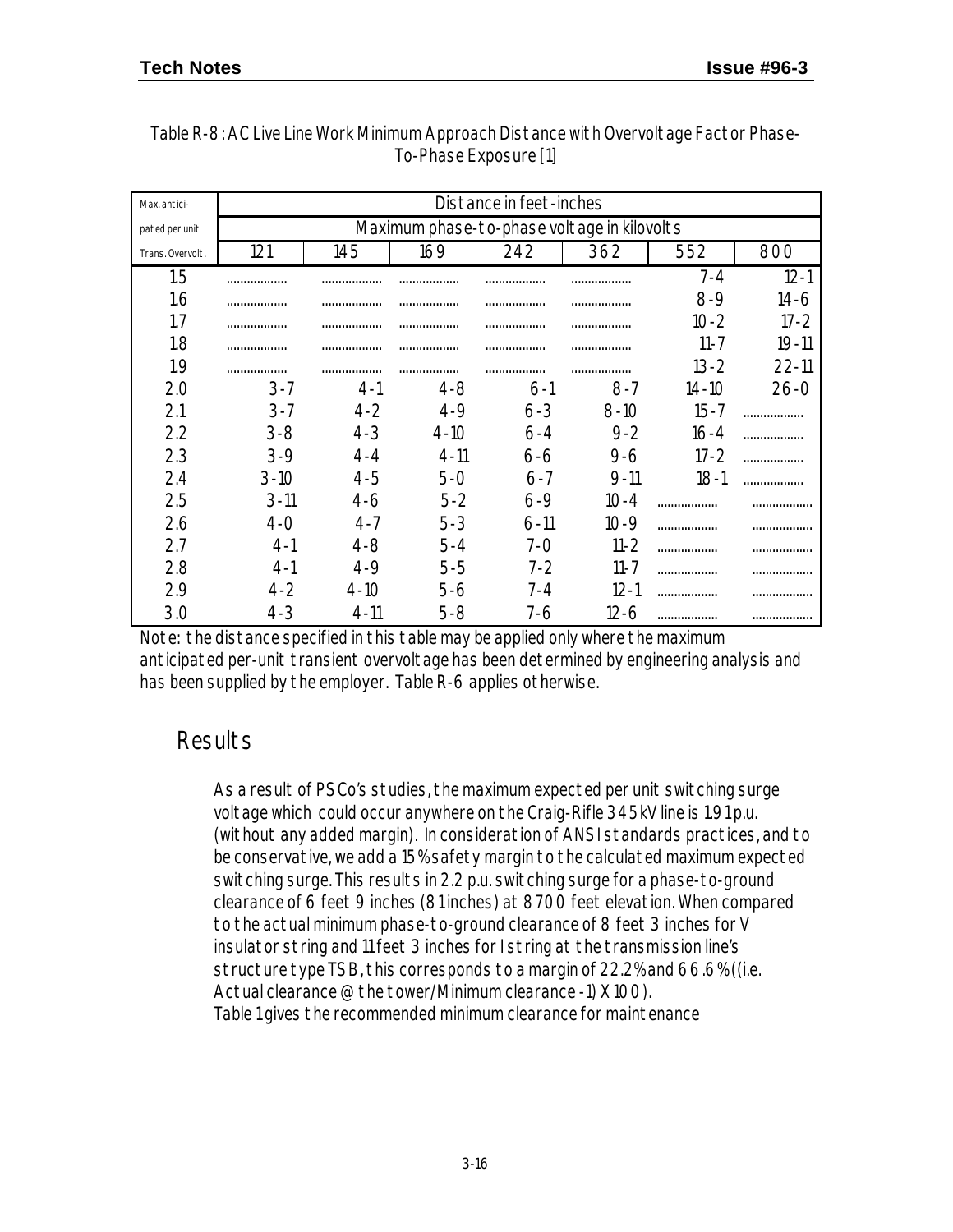work to be done at different altitudes along the Craig-Rifle 345kV line for switching surge of 2.2 p.u. The minimum working clearance shown in Table I is calculated based on OSHA Table R-7.

Table 1\*

Recommended minimum working clearances per OSHA, Table R-7 phase-to-ground based upon EMTP studies of Craig-Rifle at 2.2 p.u. switching surge with a conservative safety margin of 15% @345kV.

| Altitude | Correction | Min PH-GND          |
|----------|------------|---------------------|
| (feet)   | Factor     | Clearances (inches) |
| 3000     | 1.00       | 69.00               |
| 3300     | 1.00       | 69.00               |
| 4000     | 1.02       | 70.45               |
| 5000     | 1.05       | 72.52               |
| 5500     | 1.07       | 73.55               |
| 6000     | 1.08       | 74.59               |
| 6500     | 1.10       | 75.62               |
| 7000     | 1.11       | 76.66               |
| 7500     | 1.13       | 77.69               |
| 8000     | 1.14       | 78.73               |
| 8500     | 1.16       | 79.76               |
| 9000     | 1.17       | 80.80               |
| 9500     | 1.19       | 81.83               |
| 10000    | 1.20       | 82.87               |
| 10500    | 1.22       | 83.90               |
| 11000    | 1.23       | 84.94               |
| 11500    | 1.25       | 85.97               |
| 12000    | 1.26       | 87.01               |

\*Note: l. The altitude of Crag-Rifle 345kV line varies from 5300-8700 feet.

2. Minimum Ph-Gnd Conductor-Tower actual clearance is 8 feet 3 inches for V and 11 feet 3 inches for I string insulator.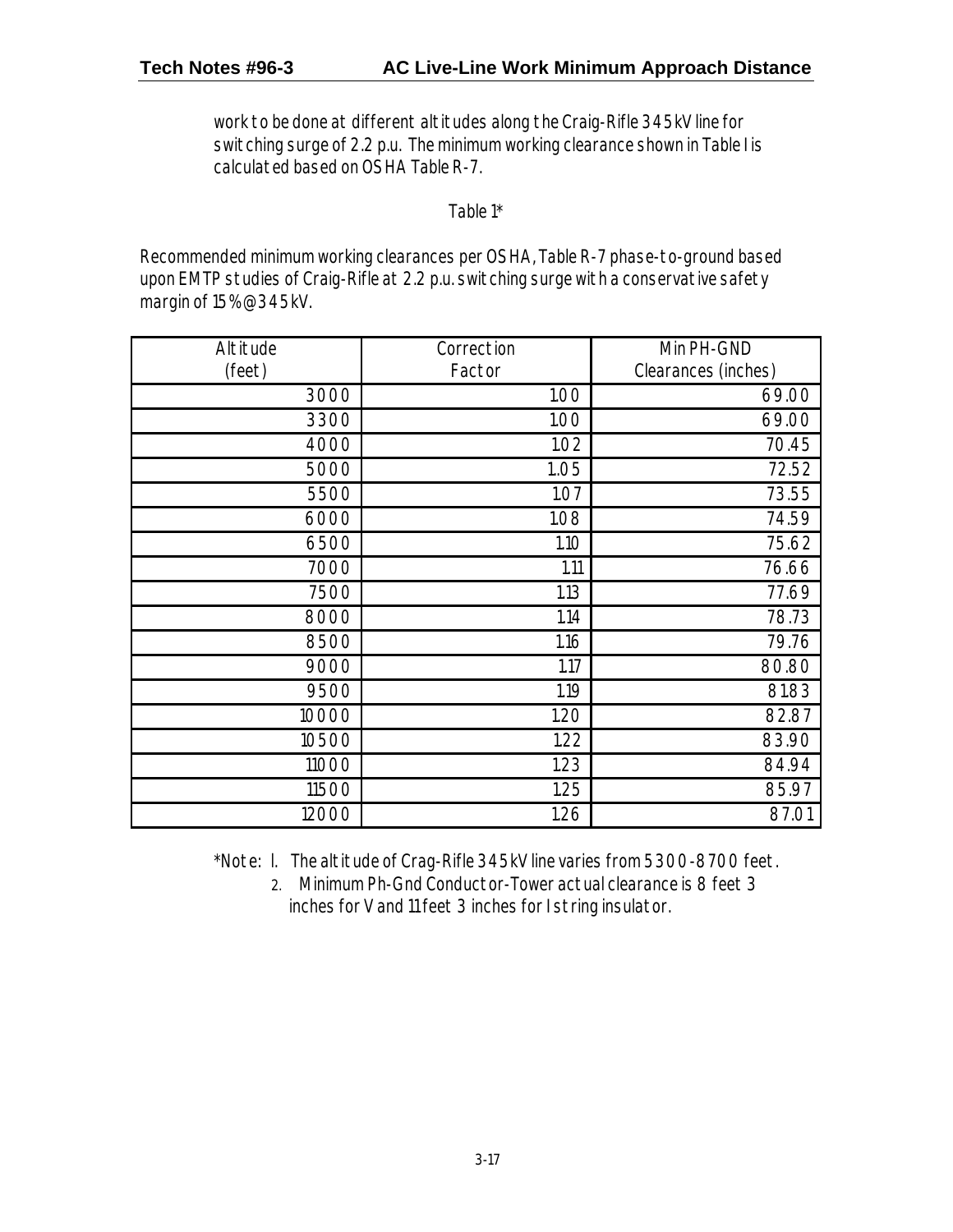| Max. anti-     | Distance in feet-inches |          |          |                        |         |     |     |
|----------------|-------------------------|----------|----------|------------------------|---------|-----|-----|
| cipated per-   |                         |          |          | Maximum phase-to-phase |         |     |     |
| unit overvolt. | 121                     | 145      | 169      | 242                    | 362     | 552 | 800 |
| 1.5            |                         |          | .        | .                      | .       |     |     |
| 1.6            |                         |          |          | .                      | .       |     |     |
| 1.7            |                         |          |          | .                      | .       |     |     |
| 1.8            |                         |          |          |                        | .       |     |     |
| 1.9            |                         |          |          |                        |         |     |     |
| 2.0            | $2 - 5$                 | $2 - 9$  | $3 - 0$  | $3 - 10$               | $5 - 3$ |     |     |
| 2.1            | $2 - 6$                 | $2-10$   | $3 - 2$  | $4-0$                  | $5 - 5$ |     |     |
| 2.2            | $2 - 7$                 | $2 - 11$ | $3 - 3$  | $4-1$                  | $5-9$   |     |     |
| 2.3            | $2 - 8$                 | $3 - 0$  | $3 - 4$  | $4 - 3$                | $6-1$   |     |     |
| 2.4            | $2 - 9$                 | $3-1$    | $3 - 5$  | $4 - 5$                | $6 - 4$ |     |     |
| 2.5            | $2 - 9$                 | $3 - 2$  | $3-6$    | 4-6                    | $6 - 8$ |     |     |
| 2.6            | $2-10$                  | $3 - 3$  | $3 - 8$  | $4 - 8$                | $7 - 1$ | .   | .   |
| 2.7            | $2 - 11$                | $3 - 4$  | $3-9$    | $4 - 10$               | $7 - 5$ | .   | .   |
| 2.8            | $3 - 0$                 | $3 - 5$  | $3-10$   | $4 - 11$               | $7 - 9$ | .   |     |
| 2.9            | $3-1$                   | $3-6$    | $3 - 11$ | $5-1$                  | $8 - 2$ |     |     |
| 3.0            | $3 - 2$                 | $3 - 7$  | $4-0$    | $5 - 3$                | 8-6     |     |     |

| Table R-7: AC Live-Line Work Minimum Approach Distance with Overvoltage Factor Phase- |
|---------------------------------------------------------------------------------------|
| To-Ground Exposure                                                                    |

### References:

.

 $\bar{\phantom{a}}$ 

 [1] Federal Register. Vol. 59, No. 20. Monday, January 31, 1994. Rules and Regulations. Pages 4445-4446.

> Renu Arora, P.E. Electrical Engineer System Protection Engineering Public Service Company of Colorado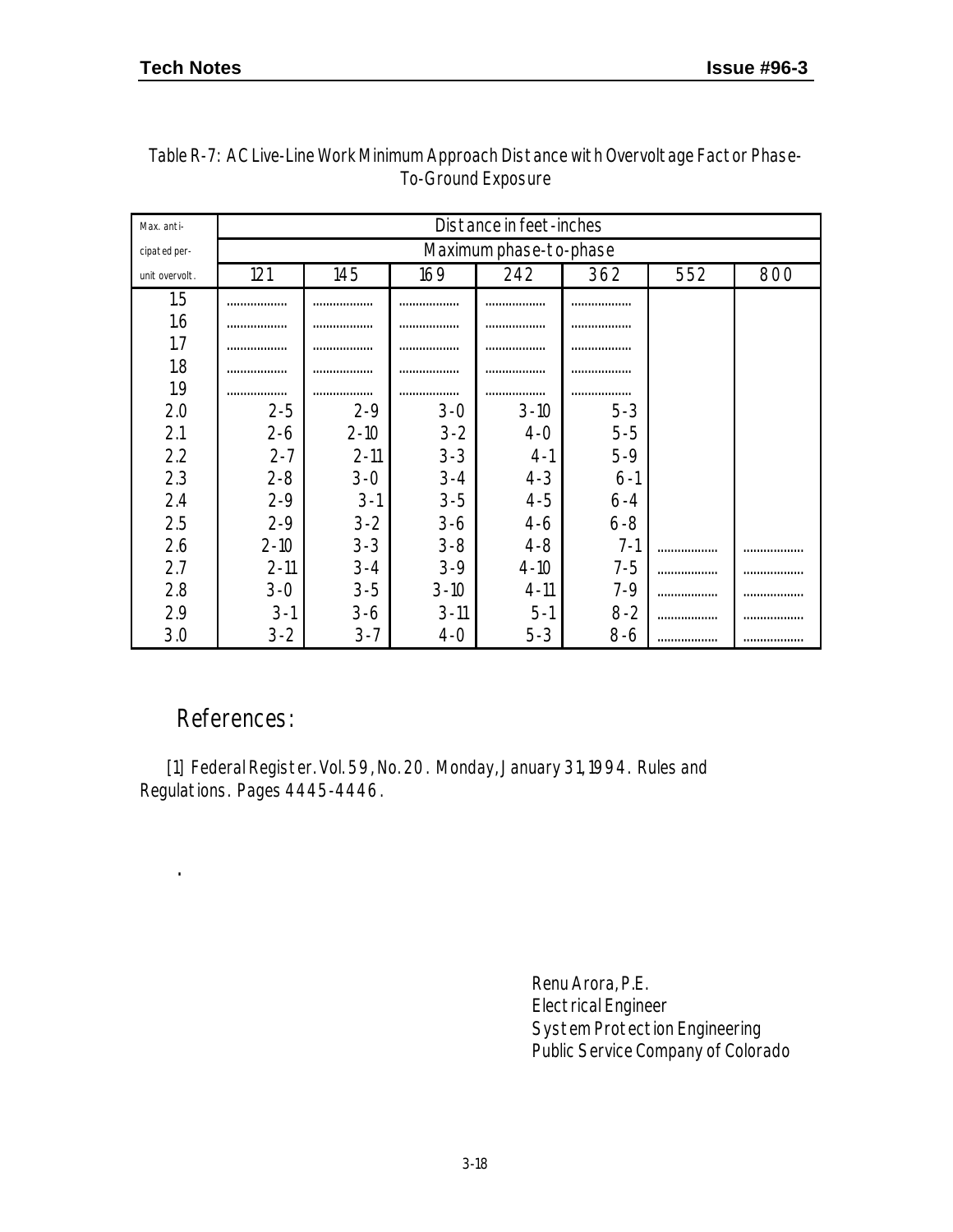# Harmonic Analysis and Filter Design for Ski Resort Systems

This article discusses harmonic analysis and filter design for systems serving ski resorts. The 12.47 kV system of Figure 1, which serves about 6000 HP of 480 V, six-pulse DC adjustable speed drives (ASDs) will be our example.



Figure 1: Simplified system diagram

## Using Measurements to Construct Harmonic Source Models

There is no practical means of measuring current on the 12.47 kV distribution system shown on Figure 1. Metering CTs are not installed on the feeders, and the clamp-on CTs provided with the harmonic monitor which was used for the measurements are rated for  $600 V_{\text{max}}$  maximum.

Measurements can be taken at the individual 480 V ASDs, but then the diversity among these harmonic sources must be estimated when calculating IEEE 519 compliance. First, there is load diversity - the ASDs will not all be at peak load simultaneously. Second, there is phase angle diversity, which can be explained as follows: if two harmonic sources each inject 1 A at a certain harmonic, the total current flowing into the system will not be 2 A, but something less, because the phase angles of the injected currents are not the same. One method for estimating diversity in this type of situation is: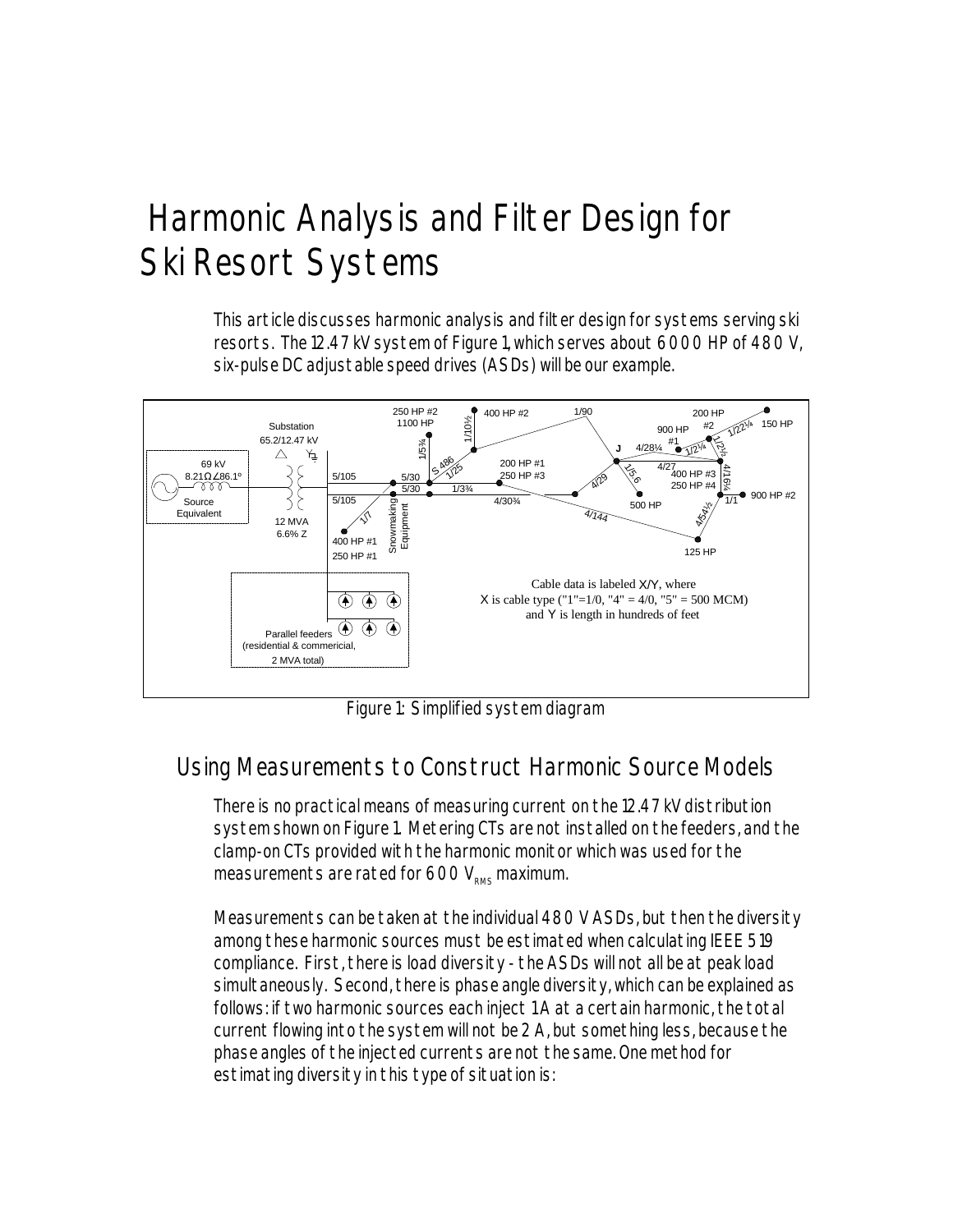- For load diversity, measure each ASD at frequent intervals during the peak load period, and set the harmonic current magnitudes in the corresponding SuperHarm*â* NonlinearLoad model to the average of the samples.
- For phase angle diversity, select a measurement for each ASD whose fundamental current was close to the average computed above. Set the harmonic current phase angles in the corresponding SuperHarm NonlinearLoad model to the phase angles from that measurement.

Use NonlinearLoad rather than ISource. Most monitors reference harmonic phase angles to the fundamental voltage, and NonlinearLoad is based on this assumption. SuperHarm*â* automatically calculates the phase angle of the fundamental voltage at each NonlinearLoad, then adjusts the phase angles of the harmonic currents accordingly. However, in order to use the NonlinearLoad model, you must know the fundamental voltage magnitude and displacement power factor at the instant the harmonic current spectrum was recorded. Be aware that there are some monitors that record voltage and current spectra simultaneously, yet cannot provide this data.

### Modeling the System in SuperHarm *â*

As most of the load is balanced three-phase, the system was modeled using a single-phase positive sequence equivalent. Including cable charging capacitance in the model was very important, as the system has over 20 miles of underground cable. Figure 2 shows that the charging capacitance is large enough to produce a parallel resonance at the  $16<sup>th</sup>$  harmonic.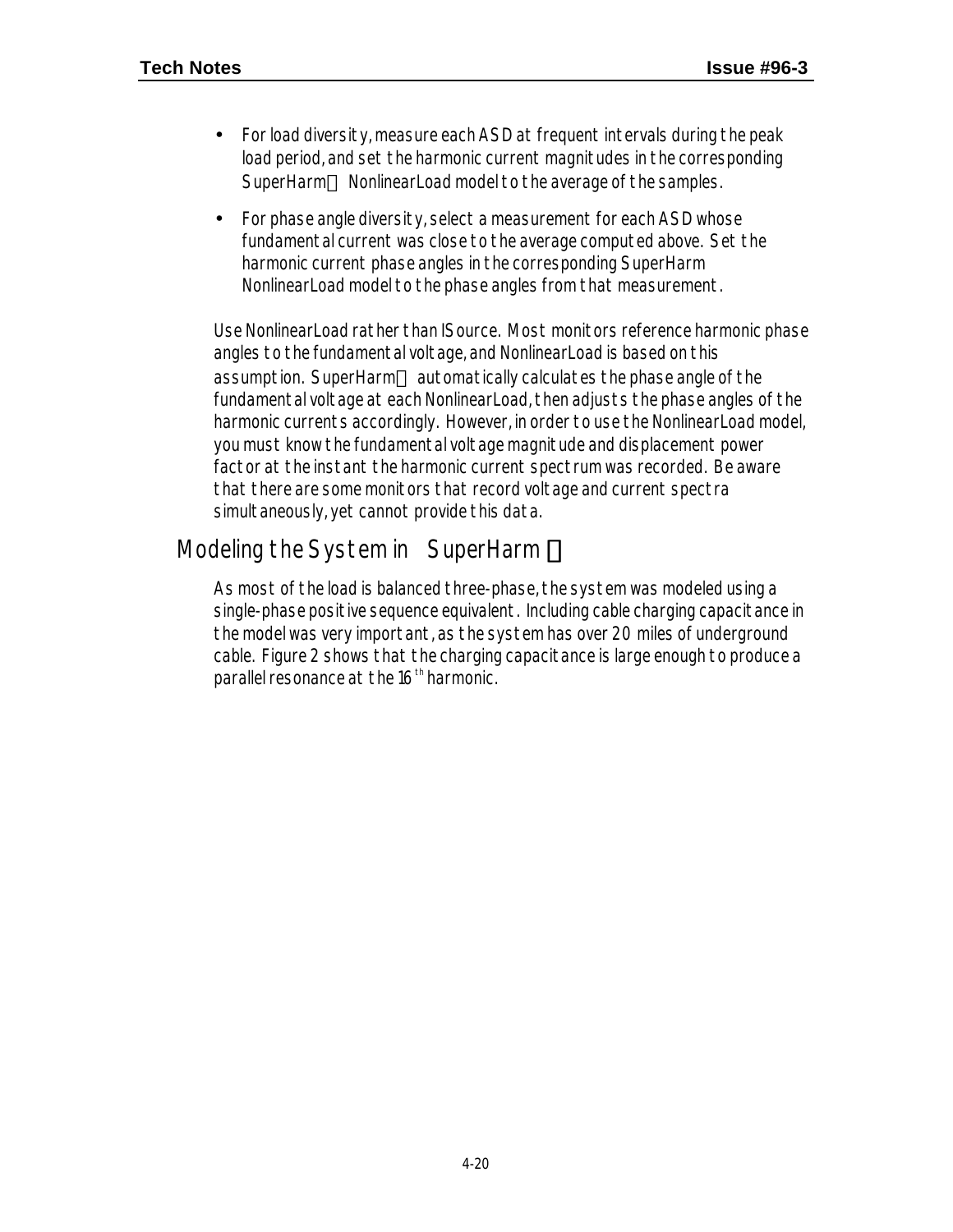

Figure 2: Current amplification scan of system without filters

Before moving on, I should point out that Figure 2 is not quite the same as the harmonic impedance plots often seen in Tech Notes. A harmonic impedance plot is produced by applying a 1 A variable frequency current source at some point in the system, and then plotting the voltage at that point. The Y axis can be labeled "impedance" since  $Z(h) = V(h)$  when  $I(h) = 1$ .

Instead of system voltage, Figure 2 plots current into the substation. It has the same shape as an impedance plot - both show that parallel resonance occurs at the  $16<sup>th</sup>$  harmonic. However, the Y axis values on the amplification plot are more helpful in visualizing the severity of the resonance: observe that at the  $16<sup>th</sup>$ harmonic, 8 A will flow into the substation for very 1 A injected by harmonic loads on the system.

## Evaluating IEEE 519 Compliance

There are two problems with applying the IEEE 519 harmonic current limits at a ski resort. The first is that, if the ski lift transformers are interspersed along the feeders with other customers not related to the ski resort, the point of common coupling (PCC) is not clearly definable. (Harmonic current limits should not be applied at the individual ski lift transformers, even though each has its own meter. It is not the intent of IEEE 519 that limits be placed on individual loads.)

The second problem is that the IEEE 519 definition of demand current as the most recent 12 month average of the peak monthly demands is too restrictive. Including the long off season in the average would result in a very low demand current. Since harmonic current limits are given as percentages of the demand current, a low demand current means that allowable harmonic injection is also low. Therefore, the rules for applying IEEE 519 at a ski resort will require some negotiation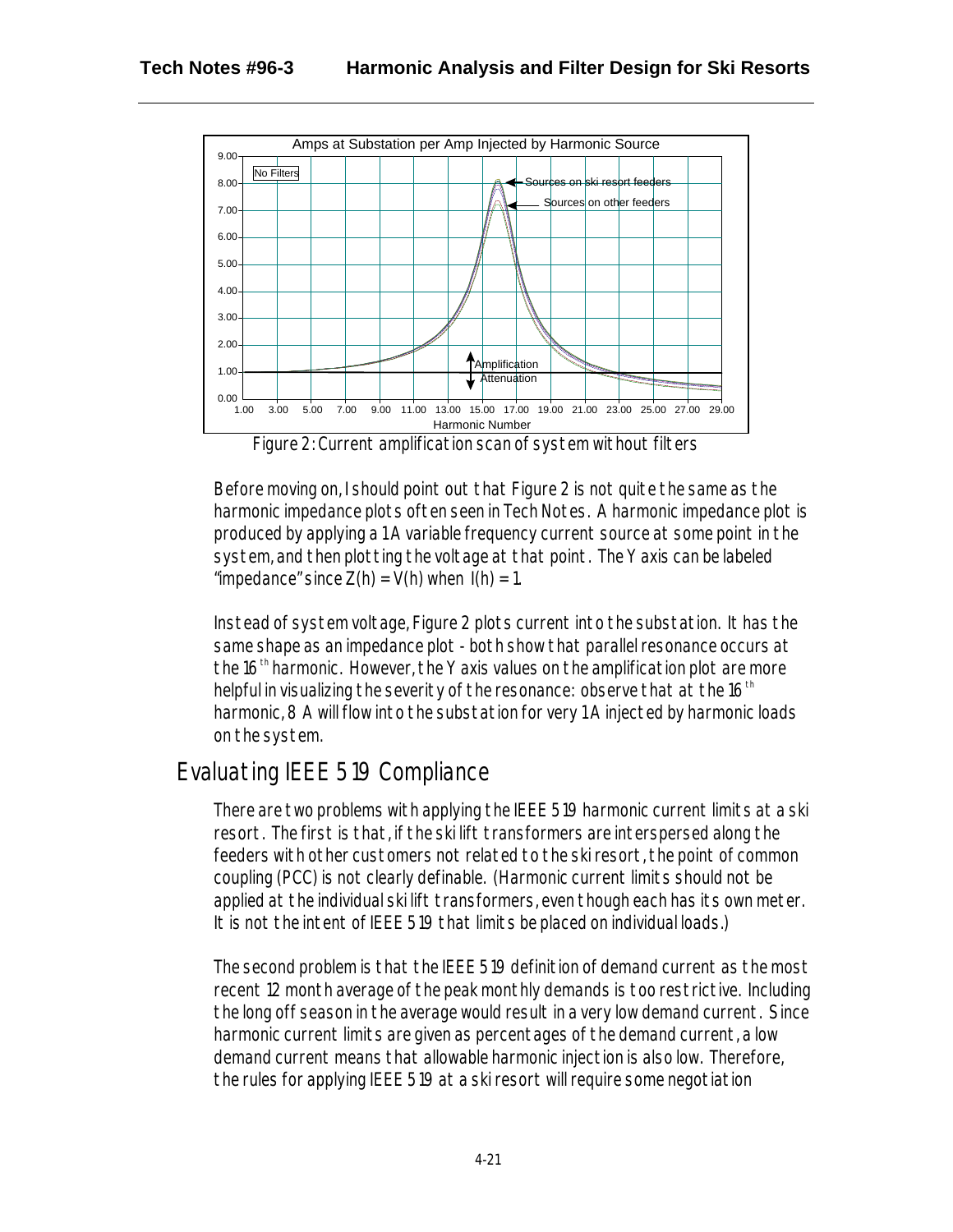between all parties involved in the study. This should be done before filtering is considered.

As shown in Figure 1, the ski resort is served by two feeders. The load on these feeders associated with customers not related to the ski resort is relatively small. Therefore, the PCC was drawn to include the total current in the two feeders. (In the SuperHarm model, the feeder currents were summed by inserting a very low impedance branch between the substation 12.47 kV bus and the junction of the two feeders.) It was agreed that the demand current would be based on the average monthly demand current from December through February, rather than the entire year.

The estimated harmonic current injection at the PCC is shown in Table 1. Without filters, the IEEE 519 current limits are exceeded at the fifth harmonic, and also at the  $17<sup>th</sup>$ , due to the system parallel resonance.

### Filter Options Considered

Two mitigation schemes were considered in this study: a filter on the 12.47 kV distribution system vs. 480 V filters applied at the three lift transformers with the largest harmonic load. Component ratings for the two options are shown in Figures 3 and 4.



Figure 3: Component values for proposed lift filters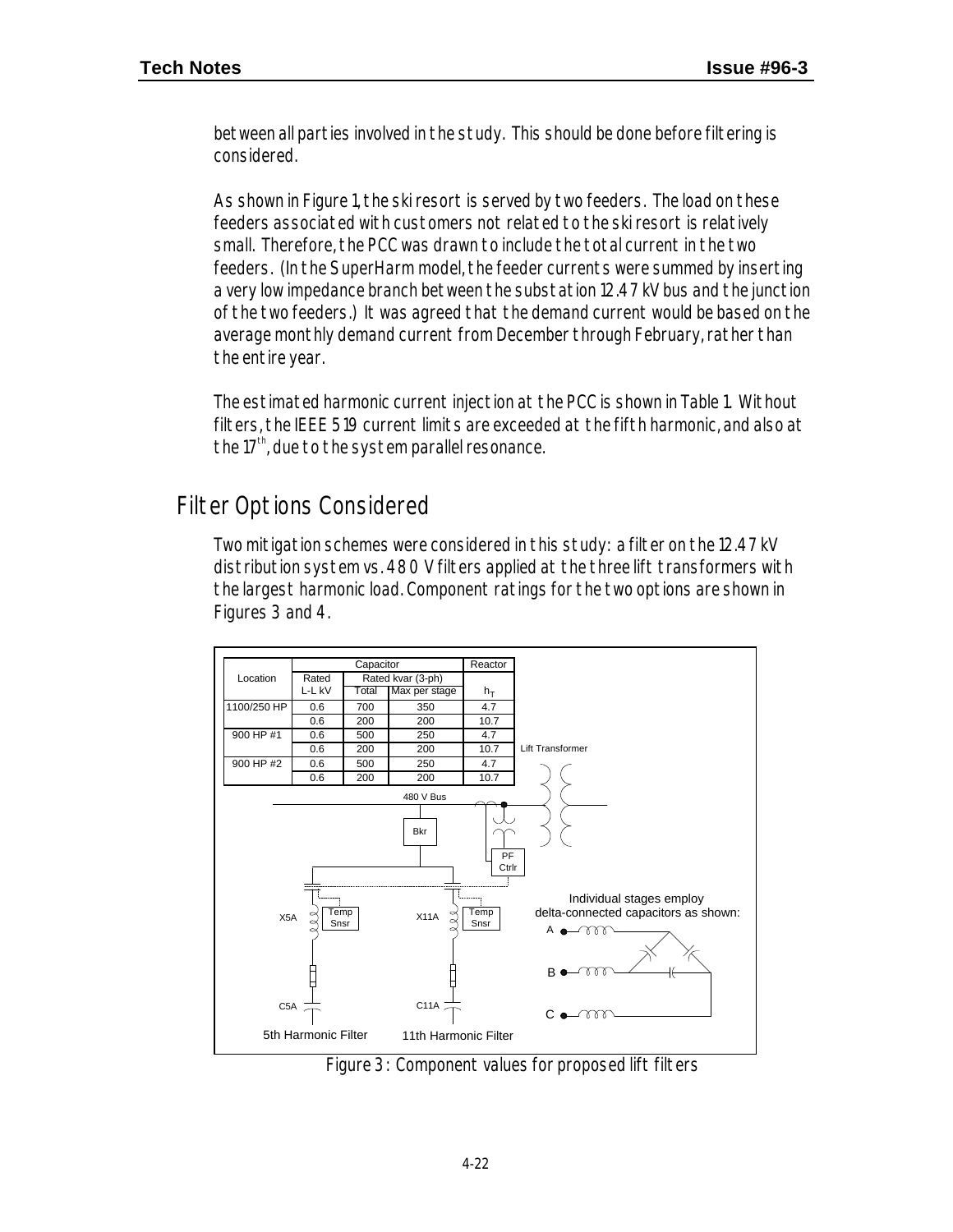

Figure 4: Component values for proposed distribution filter

## Filter Design Criteria

The primary objective of applying harmonic filters is to achieve compliance with IEEE 519. Other filter design objectives are discussed below:

### Minimize Voltage Rise on the System

Voltage rise at the ends of long underground feeders is a concern during periods of light system load. Harmonic filters will exacerbate this problem by adding capacitive kvar to the system.

We minimize filter delivered kvar for either option by using overrated capacitors. 600 VLL capacitors are selected for the lift filters, reducing the delivered kvar to  $(480/600)^2$  = 64% of the capacitor rated kvar. The distribution filters use capacitors rated at 9.96 kV $_{\text{N}}$ . At 7.2 kV $_{\text{N}}$  nominal system voltage, the filters deliver only 56% of their rated kvar. (Overrated capacitors would be required anyway, at least for the fifth harmonic filters, to keep capacitor RMS voltage duty less than 110% of the capacitor rated kV.)

The kvar delivered by the distribution filters produce a 60 Hz voltage rise at the 12.47 kV connection point of 1.9%. After adding 6% to account for normal variations in utility service voltage, we see that normal utility voltage variations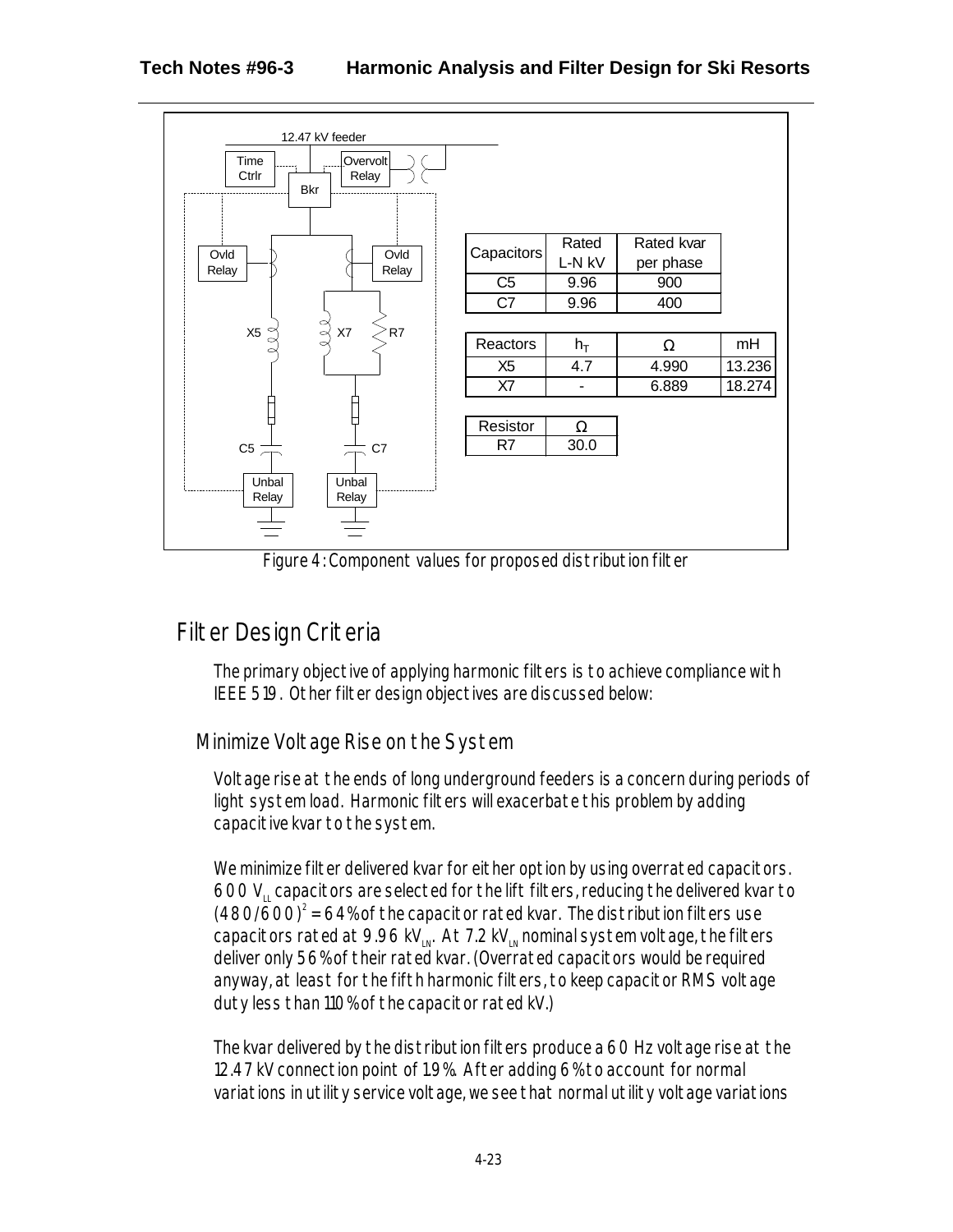should never cause system voltage to exceed the 10%-over-nominal limit normally specified in equipment standards. (Note: utility voltage variations were less than 3% over nominal during the seven days of harmonic monitoring conducted for this study.)

Even so, to be conservative, an overvoltage relay was recommended for the distribution filters. The relay would trip the filters if fundamental voltage exceeds 105% of nominal, and re-energize the filter when voltage decreases to 100% of nominal.

Concern for overvoltage is greater with the lift filters, as their delivered kvar range from 30% to 45% of the lift transformer capacities. The usual means of limiting voltage rise caused by a low voltage filter is to switch the filter on and off in response to changes in the power factor of the load current of the transformer serving the filter bus. This scheme works well, but adds about 50% to the cost of the filter.

(Note: the penalties imposed by the utility for poor customer power factor were very low in this case. Otherwise, the filter capacitors could not derated so freely. This is particularly true when the harmonic load consists of DC drives, which often have very poor displacement power factors.)

### Minimize Change in Steady-State Voltage Due to Filter **Switching**

A filter should be sized so that switching it on or off does not cause steady-state voltage to change by more than 2% - 3%. This is not a problem for the distribution filters - the fifth harmonic filter and the high-pass filter can be switched simultaneously.

With automatic power factor control of the lift filters, the fifth harmonic and  $11<sup>th</sup>$ harmonic filters are not switched simultaneously, but this is not sufficient. The fifth harmonic filters must be divided into a least two parallel cells, as shown in Figure 3.

Reduce Harmonic Voltage Distortion at the Lift 480 V Buses

IEEE 519-1992 recommends that the total harmonic distortion (THD) of voltage on load buses be limited as follows:

• 10% for "dedicated" buses serving only converter load. Most of the lift transformer 480V buses fall into this category.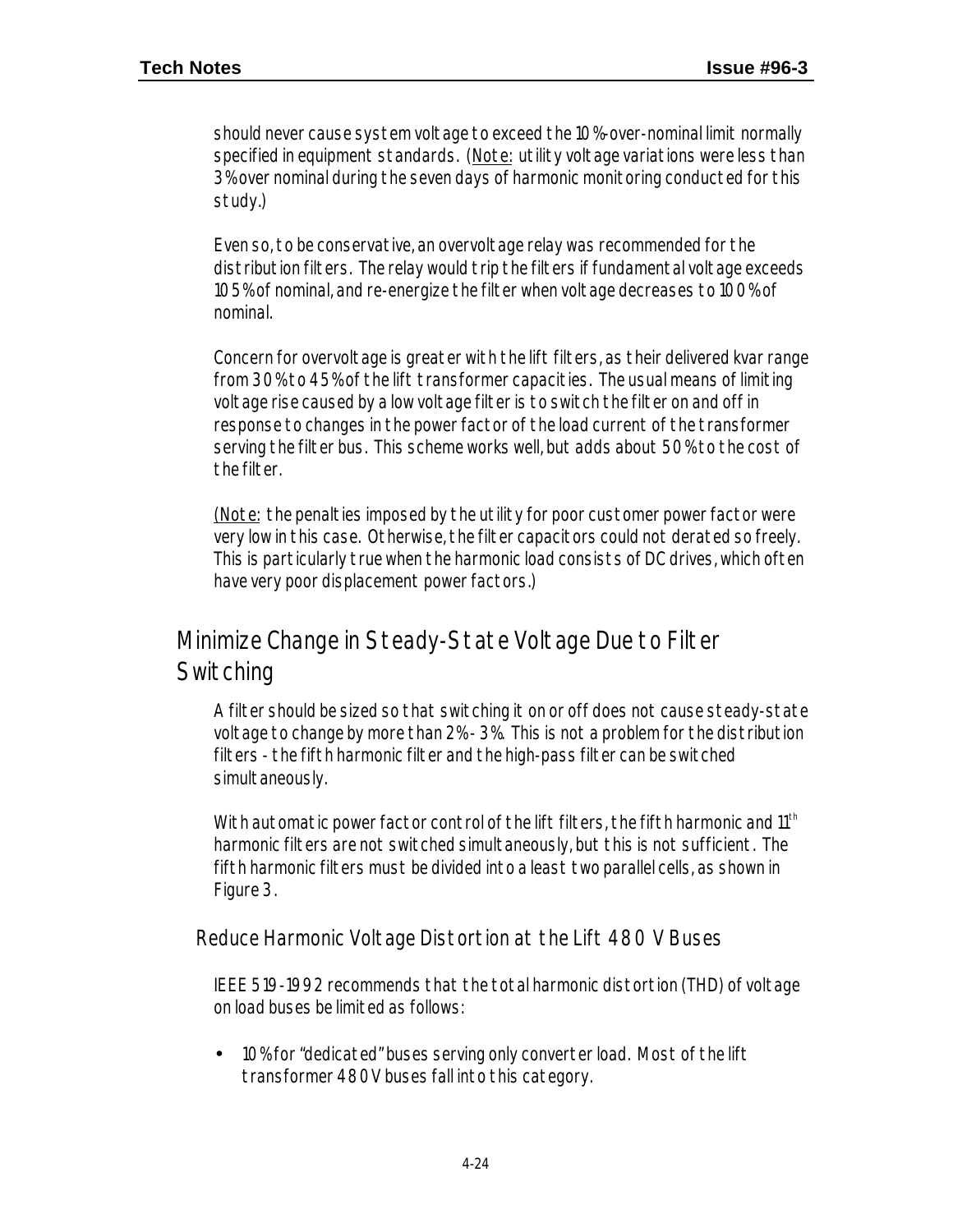• 8% for "general" buses serving a mix of linear and converter loads This category applies to the 480 V bus serving the 1100 HP lift and 250 HP lift #2, as the bus also serves a ski lodge.

Figures 5 shows peak VTHD trended every five minutes for the buses serving the 1100 lift/250 HP lift #2 and the 900 HP lift #1. The values greatly exceed the IEEE 519 recommended limits - 12.5% vs. 5% for the 1100/250 HP lift bus, and 19.5% vs. 10% for the #1 900 HP lift bus. Peak THD for #2 900 HP lift bus is also about 19.5%. Peak THDs at the remaining lifts are all less than the recommended limit of 10%.



Figure 5:Peak VTHD per five minute sample interval

Even though VTHD is very high at three 480 V buses, the fact is that the lifts and other equipment served from these buses have operated without problems for 15 years. Therefore, although reducing VTHD at these buses is desirable, making compliance with IEEE 519 voltage distortion limits a filter design requirement would be a hard sell to the customer who must pay for the filters. Reduce Overloading of Lift Transformers

Measurements at the same three 480 V buses show that peak loads exceed the rated capacity of the lift transformers. Harmonic currents from the lifts cause overloading by increasing the total RMS current into the transformers.

At the same time, harmonic currents also decrease the current capacity of the transformers, because one Ampere of high frequency current causes more heating than does one Ampere of fundamental frequency current. A procedure for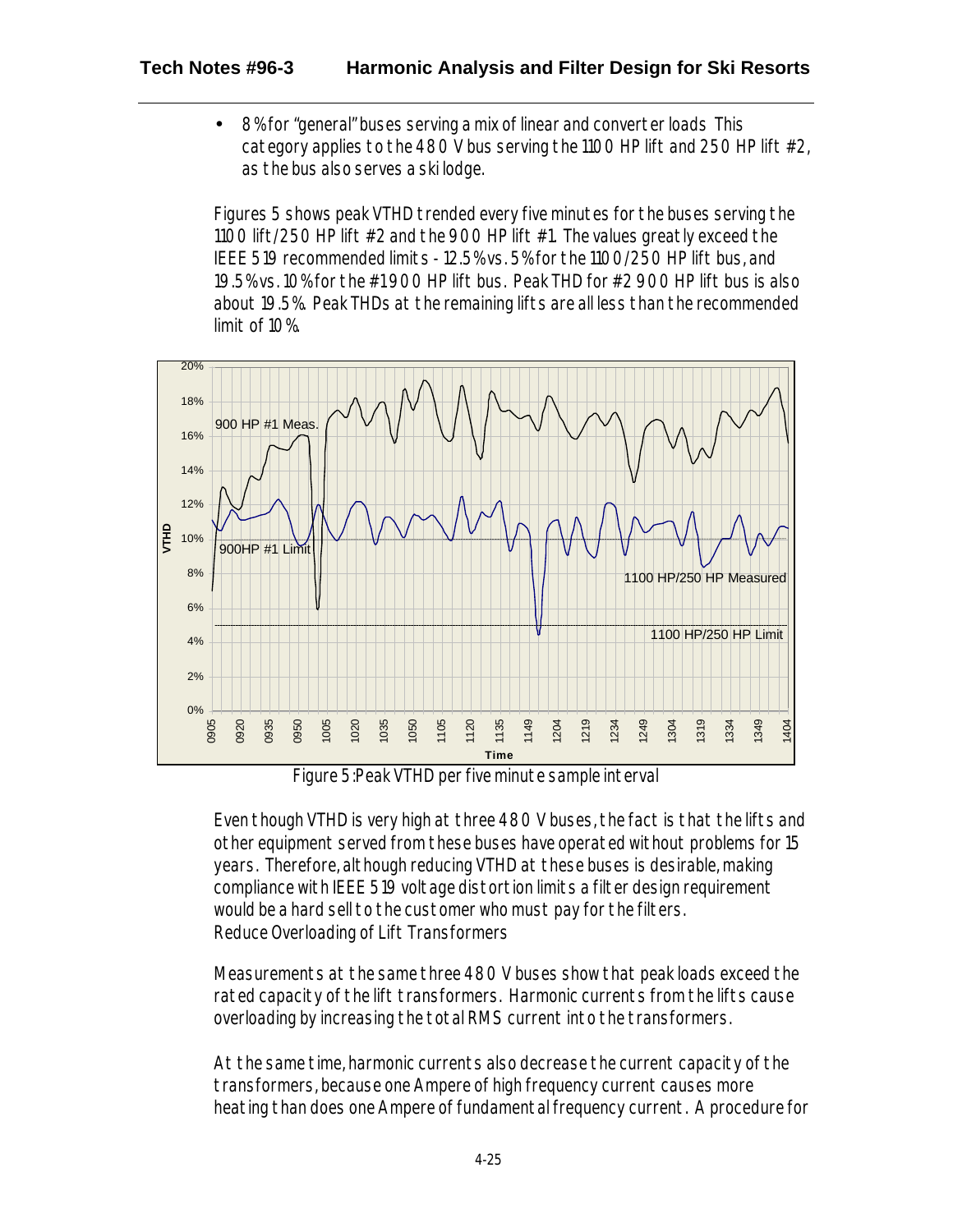determining actual transformer capacity for a given harmonic load current is given in IEEE standard C57.110-1986. In this case, the reduction is transformer capacity is not significant (1 - 2%), because the transformers are oil-filled. Drytype transformers on the other hand, would require significant derating if subjected to the same harmonic load current.

Considering both the increase in RMS load current and the decrease in transformer capacity, it is estimated that the peak loading on the 1100HP/250 HP #2 lift transformer is about 111% of its derated capacity. The peak loading of the 900 HP #1 lift and the 900 HP #2 lift transformers are about 137% and 134%, respectively.

However, the measurements also show that these transformers are not being overloaded on a continuous basis. When this is considered along with the low ambient temperatures and short duration of the overloading (30 seconds or less), it is unlikely that the transformers are being subjected to excessive temperature rise. As noted above, these transformers have operated for 15 years without problems. Therefore, like 480 V bus THD, transformer overloading was not considered to be a critical requirement for the filter design.

### Comparison of Filter Performance

Table 1 shows that either filter option would be effective in reducing harmonic current levels at the PCC to the levels recommended by IEEE 519. However, the distribution filter option would provide little reduction in 480 V bus voltage distortion (Table 2), and would not be effective at all in reducing lift transformer overloading (Table 3).

| Harmonic | Limit | None  | Dist | Lift |
|----------|-------|-------|------|------|
| 3        | 7.0%  | 0.7%  | 0.9% | 1.0% |
| 5        | 7.0%  | 10.3% | 3.5% | 3.7% |
| 7        | 7.0%  | 2.6%  | 1.9% | 2.2% |
| 11       | 3.5%  | 4.0%  | 2.6% | 0.7% |
| 13       | 3.5%  | 2.8%  | 1.3% | 0.6% |
| 17       | 2.5%  | 3.8%  | 0.9% | 1.7% |
| 19       | 2.5%  | 0.9%  | 0.5% | 1.0% |
| 23       | 1.0%  | 0.3%  | 0.3% | 0.3% |
| 25       | 1.0%  | 0.1%  | 0.1% | 0.1% |

Table 1: Effect of filters on harmonic current at the PCC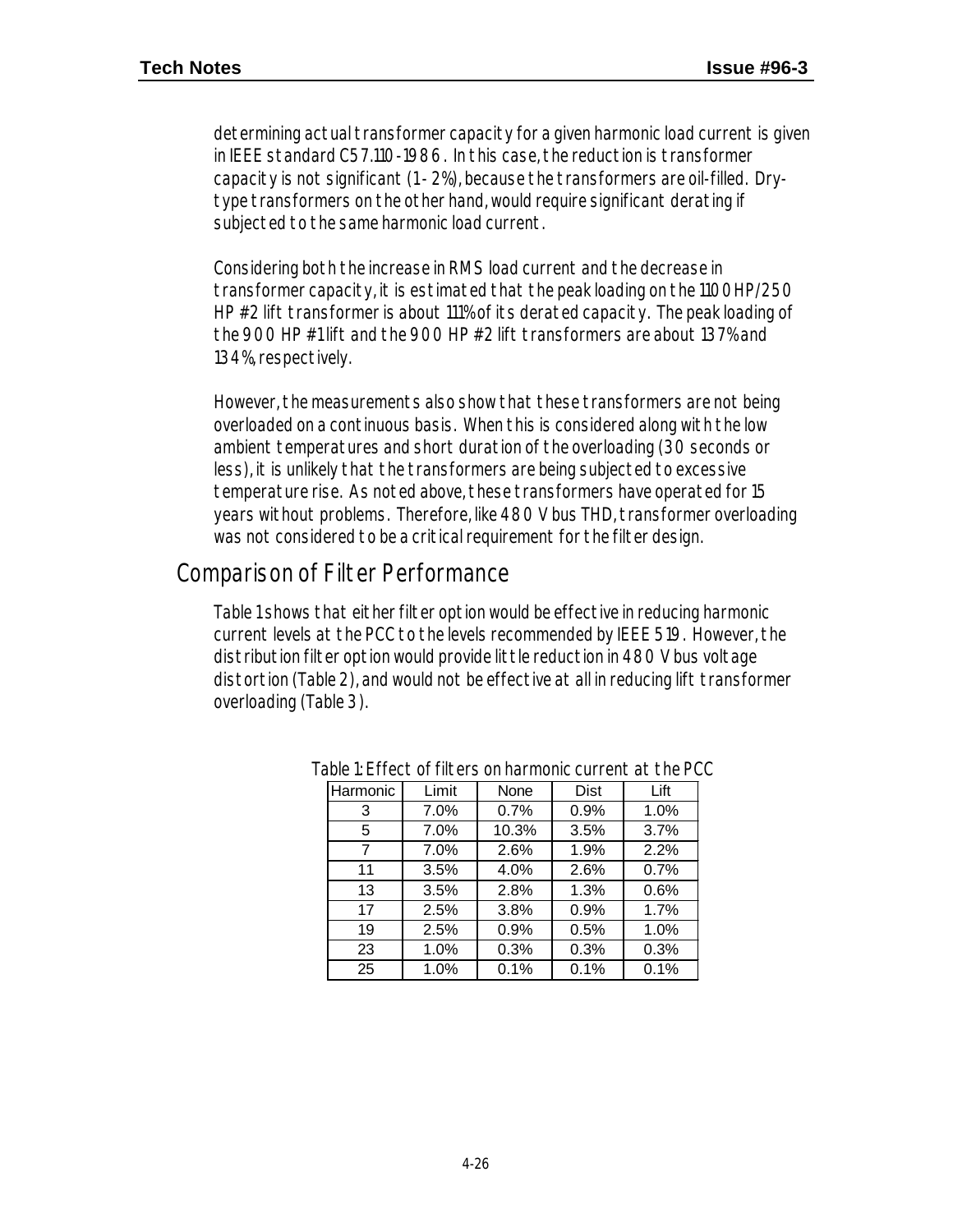|              | <b>Filter Option</b> |       |      |  |  |  |  |
|--------------|----------------------|-------|------|--|--|--|--|
| %VTHD        | None                 | Dist  | Lift |  |  |  |  |
| 12.47 kV Fdr | 10.5%                | 4.3%  | 4.6% |  |  |  |  |
| 100/250 HP   | 12.5%                | 7.3%  | 3.4% |  |  |  |  |
| 900 HP #1    | 19.2%                | 14.7% | 6.1% |  |  |  |  |
| 900 HP #2    | 19.7%                | 15.0% | 6.3% |  |  |  |  |

Table 2: Effect of filters on peak voltage distortion levels

| Table 3: Effect of lift filters on lift transformer loading |  |
|-------------------------------------------------------------|--|
|-------------------------------------------------------------|--|

| Lift Filters ->        |                      | No                                   | Yes    |
|------------------------|----------------------|--------------------------------------|--------|
| Lift                   | Duty                 | Xfmr current (% of derated capacity) |        |
| 1100/250 HP Continuous |                      | 93.1%                                | 85.3%  |
|                        | 30 Sec               | 110.9%                               | 93.7%  |
|                        | 900 HP #1 Continuous | 93.6%                                | 71.7%  |
|                        | 30 Sec               | 137.3%                               | 107.0% |
|                        | 900 HP #2 Continuous | 86.0%                                | 66.3%  |
|                        | 30 Sec               | 134.2%                               | 104.4% |

### 480 V Filter Design

As previously noted, this option calls for applying filters at the three locations with the largest harmonic load: the 1100 HP / 250 HP lift transformer and both 900 HP lift transformers. Filtering three out of eleven 480 V buses is sufficient to meet with IEEE 519 current limits. The less important objectives of reducing 480 V bus voltage distortion and lift transformer overloading are also achieved.

None of the lift filters employ seventh harmonic stages. Necessary here to make the 480 V filters more cost competitive with the distribution filter alternative, this is not normally recommended. Fortunately, the levels of seventh harmonic current injected by the lift drives are relatively low, therefore it is not necessary to attenuate seventh harmonic current to achieve IEEE 519 compliance.

However, care must be taken to prevent amplification at the seventh harmonic, which can occur if steps are taken to control the resonant peak that falls between the fifth and eleventh harmonics. As shown in Figure 6, the peak is kept above the eighth harmonic for all three filter locations. This was done by sizing the fifth harmonic filters sufficiently large in relation to the eleventh harmonic filters to push the parallel resonance to a higher frequency.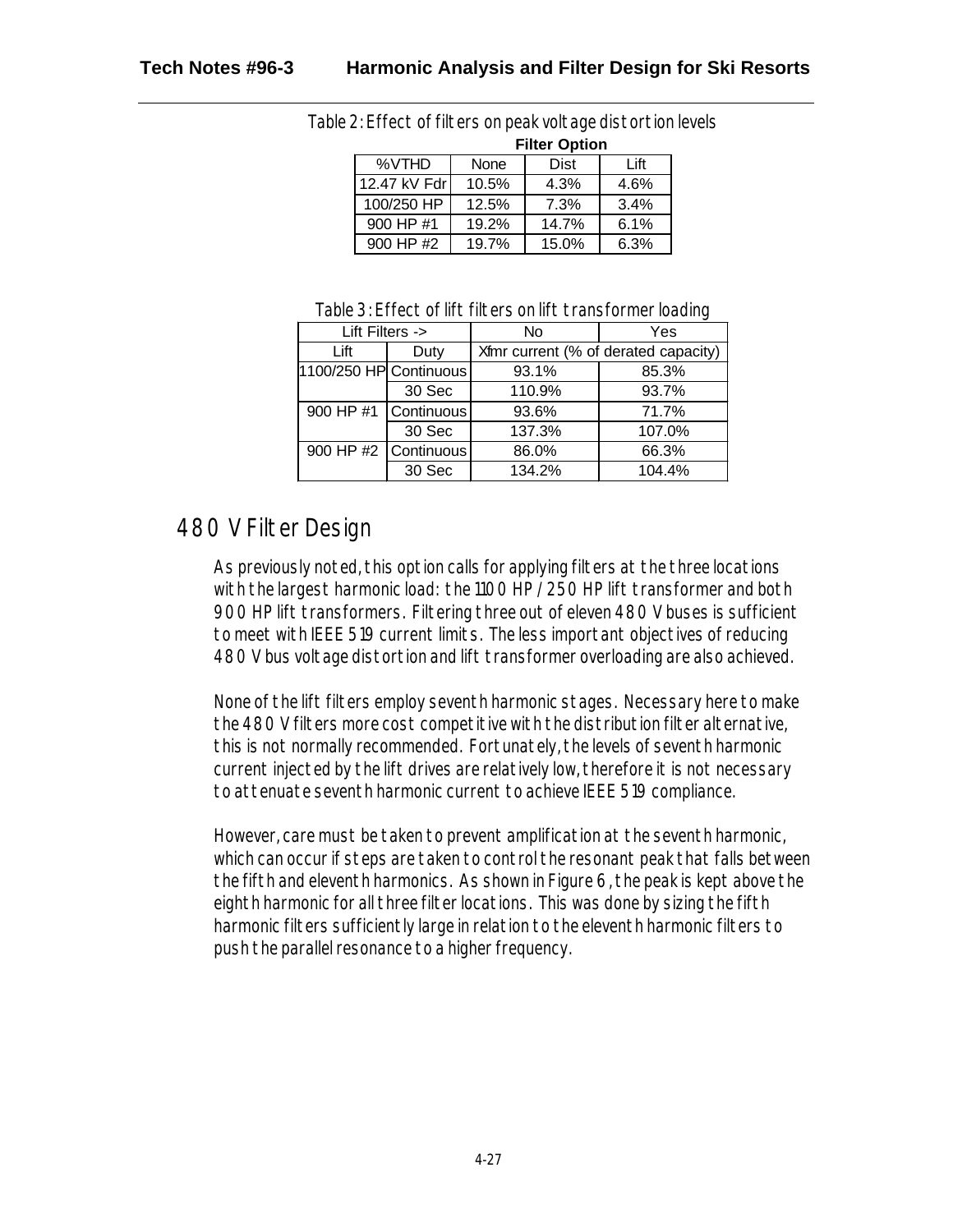

Figure 6: Current amplification at the lift transformers with 480 V filters

#### 480 V Filter Duties

As previously noted, the instrument used to measure harmonic currents at the ski lifts recorded peak and average values once every five minutes. The 480 V filters were sized on the assumptions that the filters will be subjected to the highest five minute average current continuously, with 30 second overloads occurring once every 10 minutes. The measurement data shows that these are conservative assumptions.

480 V filters are not as susceptible as distribution filters to harmonic overload because, from the perspective of other sources on the system, the inductance of the lift transformers is in series with the filter inductance. This lowers the apparent filter tuning with respect to these sources, reducing the harmonic currents that are drawn across the lift transformers.

Observe from Table 4 that the capacitor RMS current duties are high for the eleventh harmonic stages. However, kvar can not be added to the eleventh harmonic filter, as doing so would push the resonant peak too close to the seventh harmonic. The result would be a decrease in eleventh harmonic current duty in the filter, but seventh harmonic current duty would go up. The duties shown in the table are the best that can be achieved.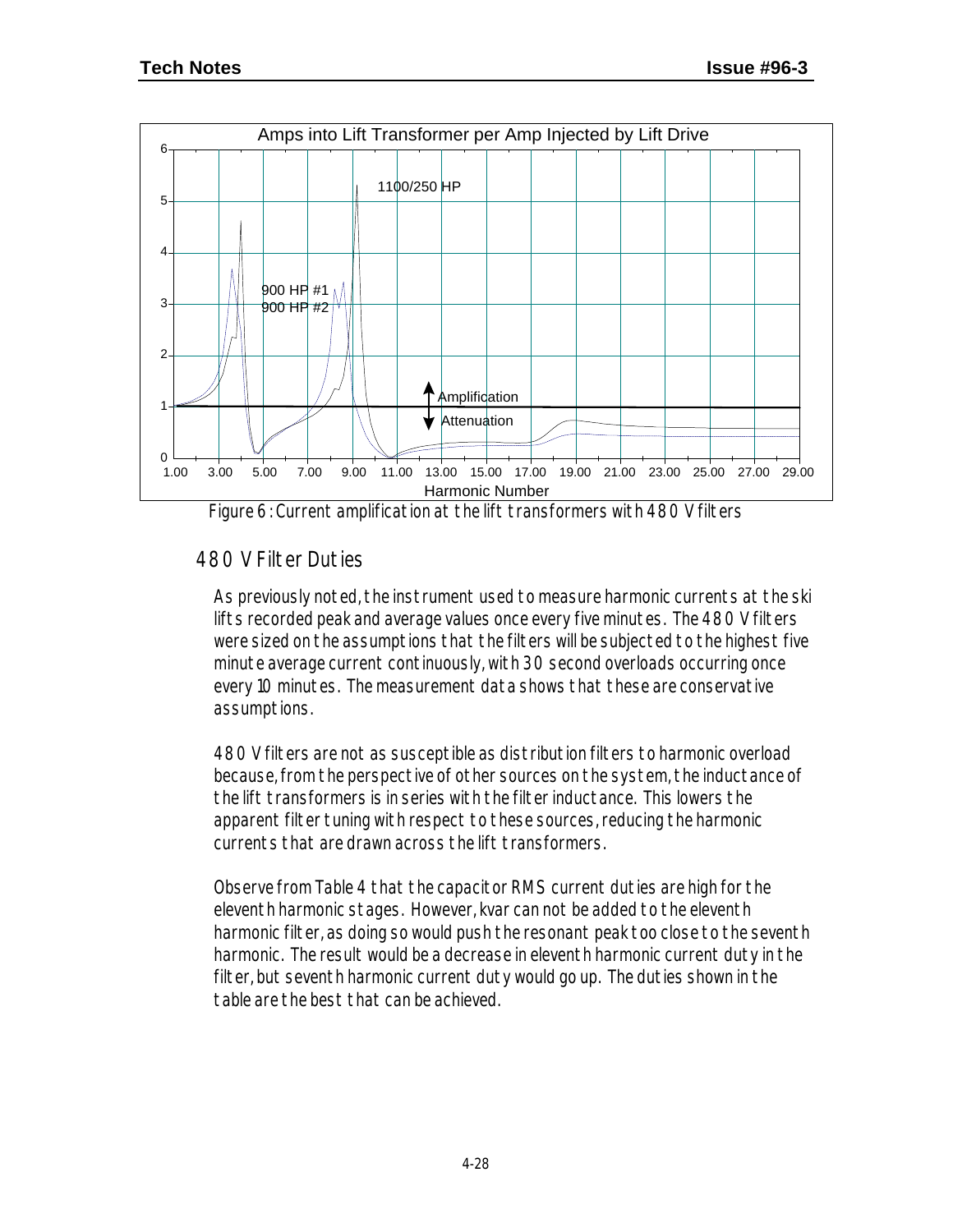| Duty $\rightarrow$            |        | kV <sub>RMS</sub> |        | k $\mathsf{V}_{\mathsf{Peak}}$ |        | <b>IRMS</b> |        |
|-------------------------------|--------|-------------------|--------|--------------------------------|--------|-------------|--------|
| Limit (% Rated) $\rightarrow$ |        | 110%              |        | 120%                           |        | 180%        |        |
| Lift                          | Filter | Continuous        | 30 Sec | Continuous                     | 30 Sec | Continuous  | 30 Sec |
| 1100/250 HP                   | 5th    | 94.0%             | 94.5%  | 106.3%                         | 108.9% | 122.7%      | 130.6% |
|                               | 11th   | 89.3%             | 89.4%  | 92.6%                          | 92.8%  | 127.5%      | 138.1% |
| 900 HP #1                     | 5th    | 94.0%             | 95.0%  | 105.8%                         | 110.4% | 122.5%      | 141.5% |
|                               | 11th   | 89.5%             | 90.0%  | 96.1%                          | 98.4%  | 130.3%      | 157.2% |
| 900 HP #2                     | 5th    | 93.9%             | 94.9%  | 105.2%                         | 110.2% | 119.9%      | 140.2% |
|                               | 11th   | 89.4%             | 90.0%  | 95.9%                          | 98.3%  | 126.7%      | 155.5% |

Table 4: Distribution filter capacitor duties

The duties shown in the table are based on "continuous" and "30 second" current injections that are 110% of the maximum measured values, with source voltage simultaneously 10% above nominal.

The currents duties indicate that high capacity reactors are required. The filter design specification required that the reactors be able to withstand a continuous RMS current corresponding to 170% of capacitor rating for the fifth harmonic cells, and 180% of capacitor rating for the 11<sup>th</sup> harmonic cells. The reactors are required to have thermal sensors imbedded in the reactor windings to provide overload protection, as shown in Figure 3. In order to prevent nuisance trips, it is specified that the overload circuits must not trip the filters for continuous currents less than 85% of the reactor ratings.

As discussed previously, the fifth harmonic filters must be divided into two parallel cells to prevent excessive change in fundamental bus voltage when the filter is switched. It is not necessary to divide the eleventh harmonic filters, and with RMS current duties so high, it is not even desirable. Unless the two cells are tuned very close to each other, the cells will not carry equal harmonic current, and one of the cells could be overloaded. If parallel cells are used, the tuning frequencies in each cell should be within 3 Hz of the specified frequency.

### Distribution Filter Design

Unlike most large utility customers, ski resorts don't own a medium voltage distribution system. Medium voltage filters are possible only with cooperation between the resort and the utility. The two parties must have a clear understanding as to what will be done if something goes wrong - e.g., if the filter does reduce harmonic levels sufficiently, or if the filter fails after the manufacturer's warranty period has expired.

Filter failure due to growth of harmonic loads on the system is a particularly sticky issue. The customer may have caused the failure by adding the new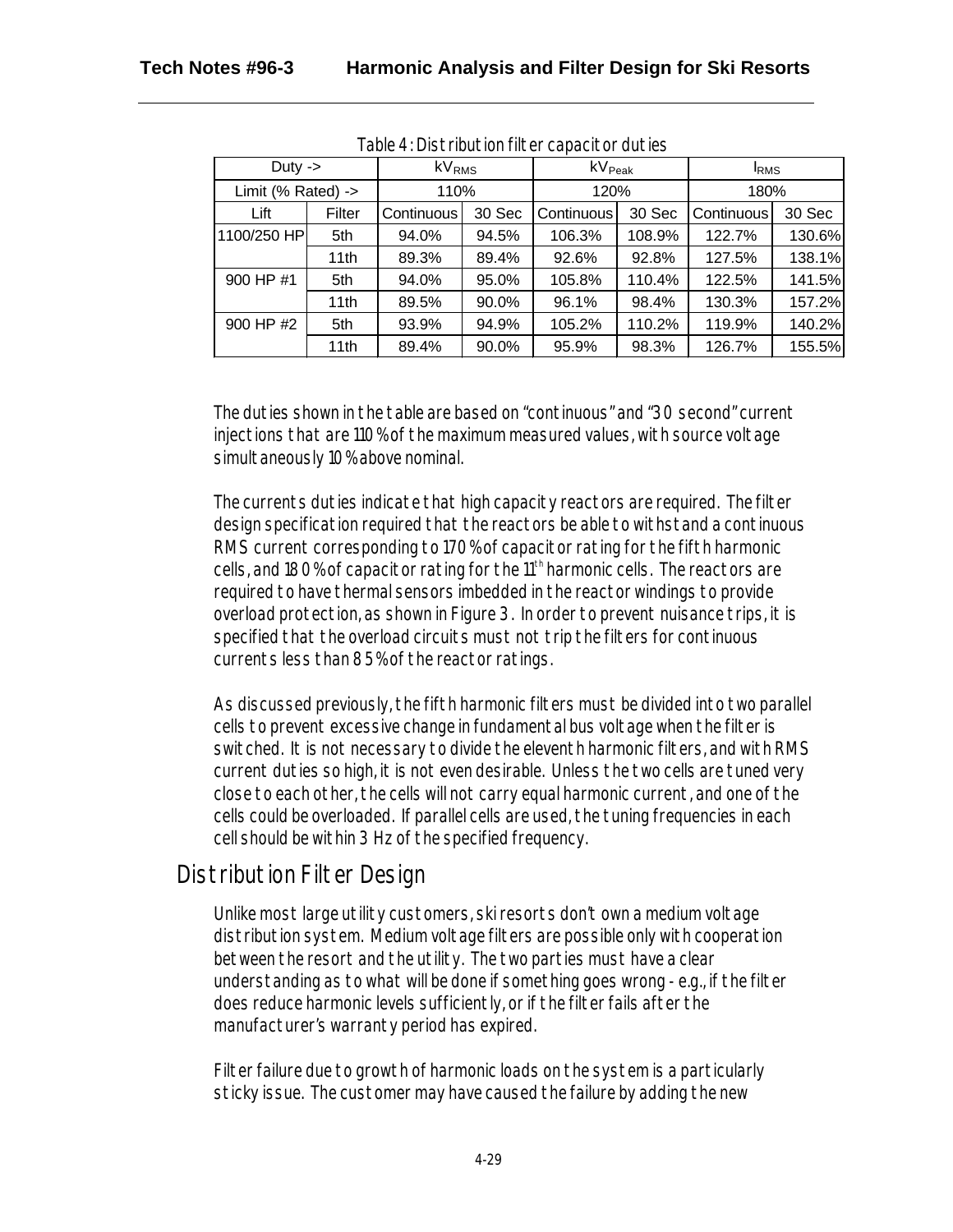equipment, but it was the utility who had complete control of the filter design. Under those circumstances, insuring that the filter is protected against harmonic overload is very important. However, overload protection of medium voltage filters is not straightforward. Methods of overload protection are discussed in detail below.

Another concern with applying filters on the distribution system is that an unfavorable resonance may be created if there is significant capacitance in the system (power factor banks or cables). This concern is illustrated in Figure 7, which compares the current amplification characteristic of the system without filters (i.e., the curve of Figure 2) with the current amplification character that would result if fifth and seventh notch filters were installed at node J in Figure 1.

Applying the notch filters shifts the parallel resonance from the  $16<sup>th</sup>$  harmonic to the 19<sup>th</sup> harmonic, increasing amplification at the 19<sup>th</sup> harmonic from 2.2 to 7.0. This example illustrates that it is difficult to achieve IEEE 519 compliance on a system with significant capacitance (power factor banks or cables) using notch filters. Adding additional notch filters  $(11<sup>th</sup>, 13<sup>th</sup>, etc.)$  may be a solution, albeit a costly one.



Figure 7: Current amplification at the distribution substation with and without  $5<sup>th</sup>$  &  $7<sup>th</sup>$ 12.47 kV notch filters

The distribution filter design developed in this study employs a fifth harmonic notch filter and a seventh harmonic high-pass filter. As shown in Figure 4, the high-pass filter is similar to a notch filter, but has a resistor in parallel with the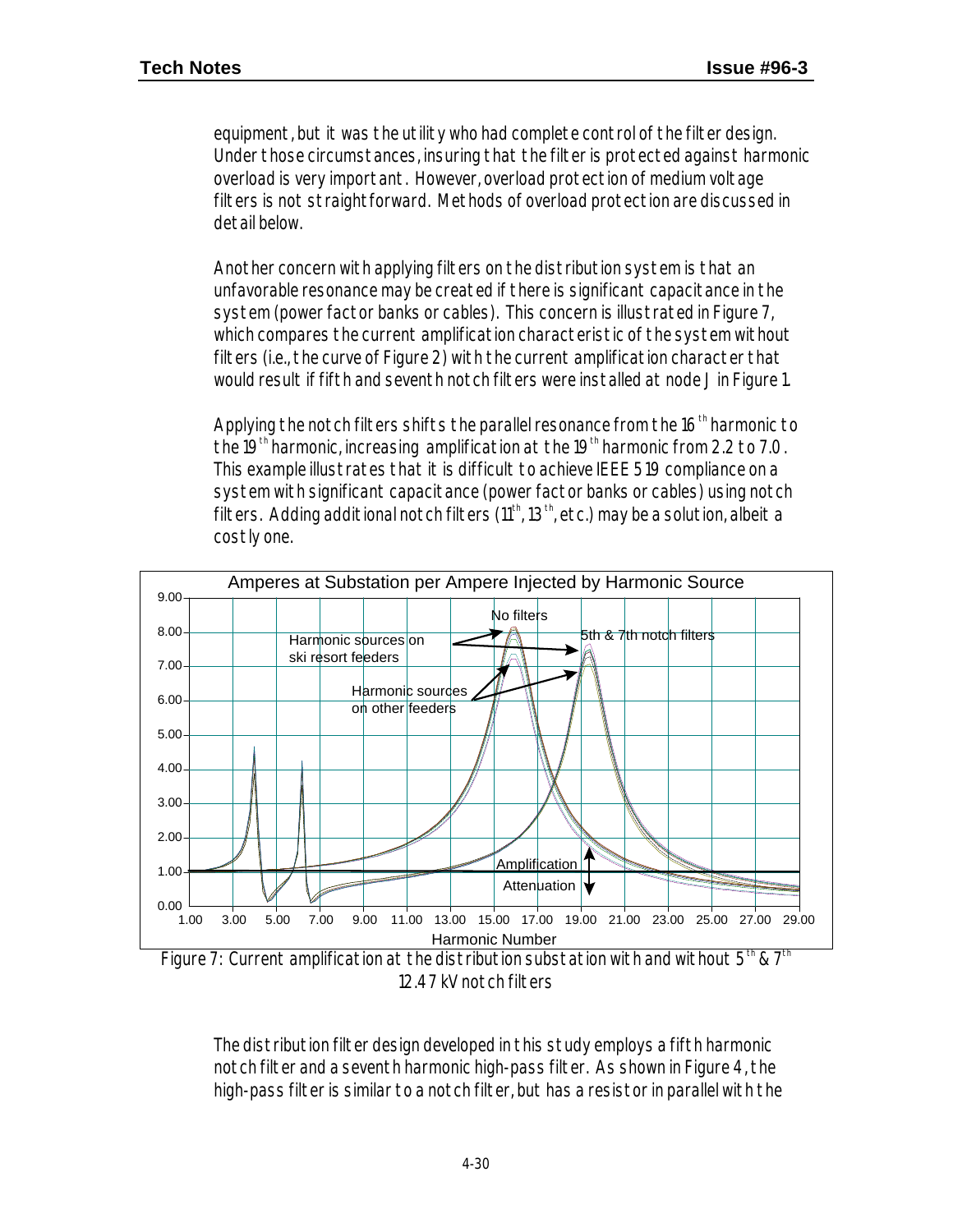#### **Tech Notes #96-3 Harmonic Analysis and Filter Design for Ski Resorts**

reactor in each phase. The system current amplification factor with this design is illustrated in Figure 8. Note that the amplification at the harmonics of concern (5, 7, 11, 13, 17, 19, 23 & 25) is reduced to 1.25 or less. On the negative side, we see that converting the seventh harmonic filter to high-pass almost completely eliminates its effectiveness in attenuating the seventh harmonic, but as previously noted, attenuation is not needed in this system to meet IEEE 519.

The total three-phase 60 Hz power loss associated with the resistors is about 4 kW. To reduce the cost of this loss, a time-control relay is recommended to switch the filters off between 6:00 PM and 7:30 AM. Assuming that the filter is energized 10.5 hours a day for 120 days a year, the annual cost of the loss would be \$307 at 6¢ per kWh.

The optimum location for the distribution filters is labeled as node J in Figure 1. This is the location which minimizes the total Ampere-feet traveled from all the ASDs to the filter.



Figure 8: Current amplification at substation with proposed 12.47 kV filter design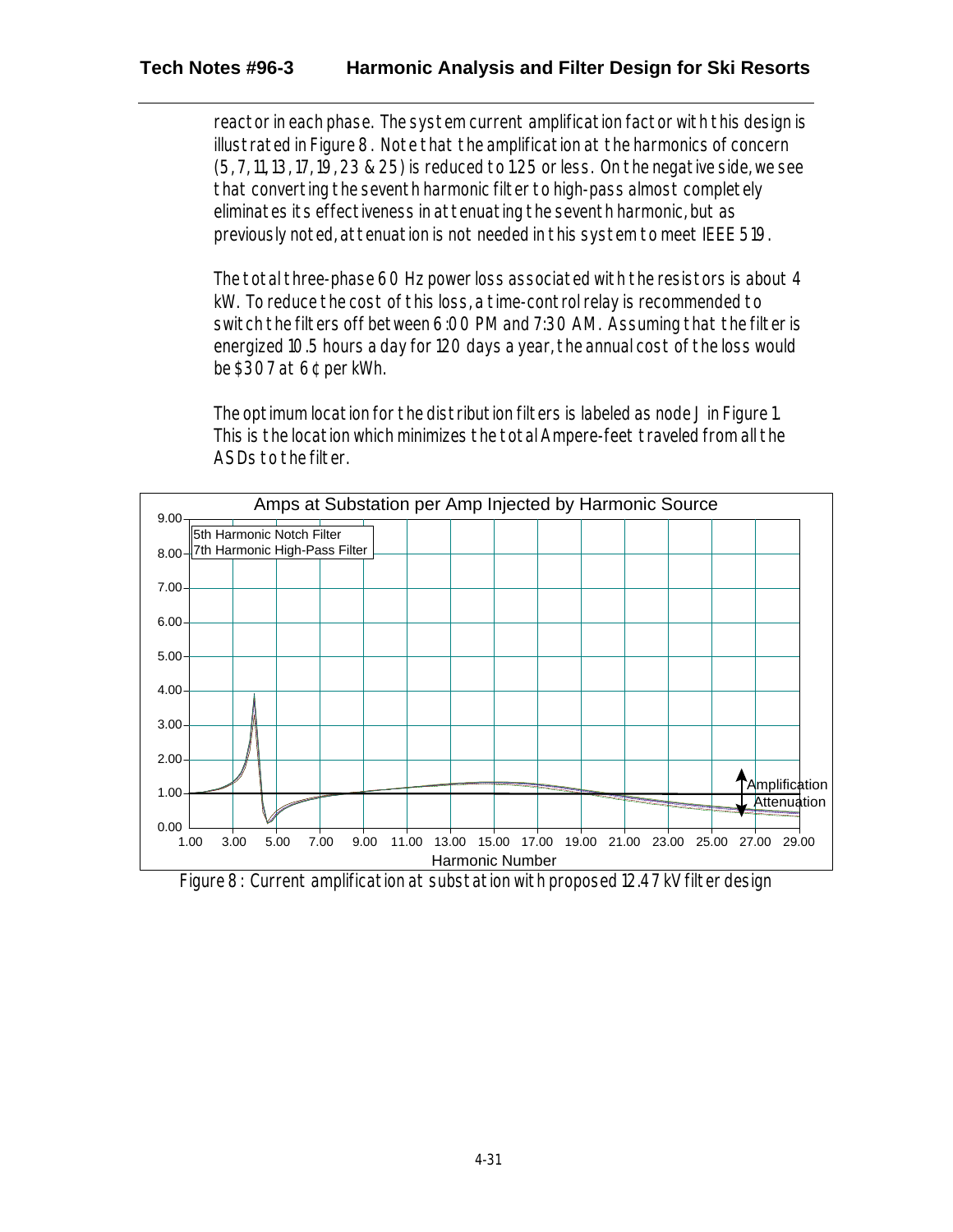## Distribution Filter Duties

Because of the concern for harmonic overload due to load growth on the system, selection of filter component values reflects a high degree of conservatism. The capacitor duties shown in Table 5 are based on all lift drives simultaneously at 125% of rated load, and with no phase angle diversity between the harmonic currents injected into the system by the drives and the residential harmonic sources.

|       | kV <sub>RMS</sub> | $\mathsf{kV}_{\mathsf{Peak}}$ | <b>I</b> RMS |  |  |  |
|-------|-------------------|-------------------------------|--------------|--|--|--|
| Limit | 110%              | 120%                          | 180%         |  |  |  |
| C5    | 78.9%             | 91.0%                         | 127.7%       |  |  |  |
| C7    | 75.8%             | 78.8%                         | 127.0%       |  |  |  |

Table 5: Distribution filter capacitor duties

### Distribution Filter Overload Protection

Unlike low voltage filters, thermal sensors can not be imbedded in the reactor windings, as this would degrade reactor BIL excessively. Instead, a thermal sensor can be attached to the iron core, or current relays can be used as discussed below.

#### Induction Disk Relay

This type of relay responds to total RMS (fundamental + harmonic) current. Because the fundamental current is such a large part of the RMS current, it takes a substantial increase in harmonic current to significantly change the RMS current. Therefore, if induction disk relays are used, the filter components must be designed to tolerate harmonic currents that are much higher than the maximum expected.

In order to illustrate this point, let us consider applying induction disk relays to the distribution filters proposed in this study. The fifth harmonic filter and high pass filter will have separate sets of relays, as illustrated in Figure 4.

First, note that since these filters are designed for low reactive compensation, the filter fundamental currents are smaller in proportion to the harmonic currents than in most filter applications. This makes our task easier, and we make it easier still by specifying large margins between the maximum expected harmonic currents and the harmonic currents that the filter components are designed to carry: 55% for the fifth harmonic filter, and 69% for the high-pass filter. These values give a margin of 30% RMS current in each filter, as can be seen in the bottom row of Table 6.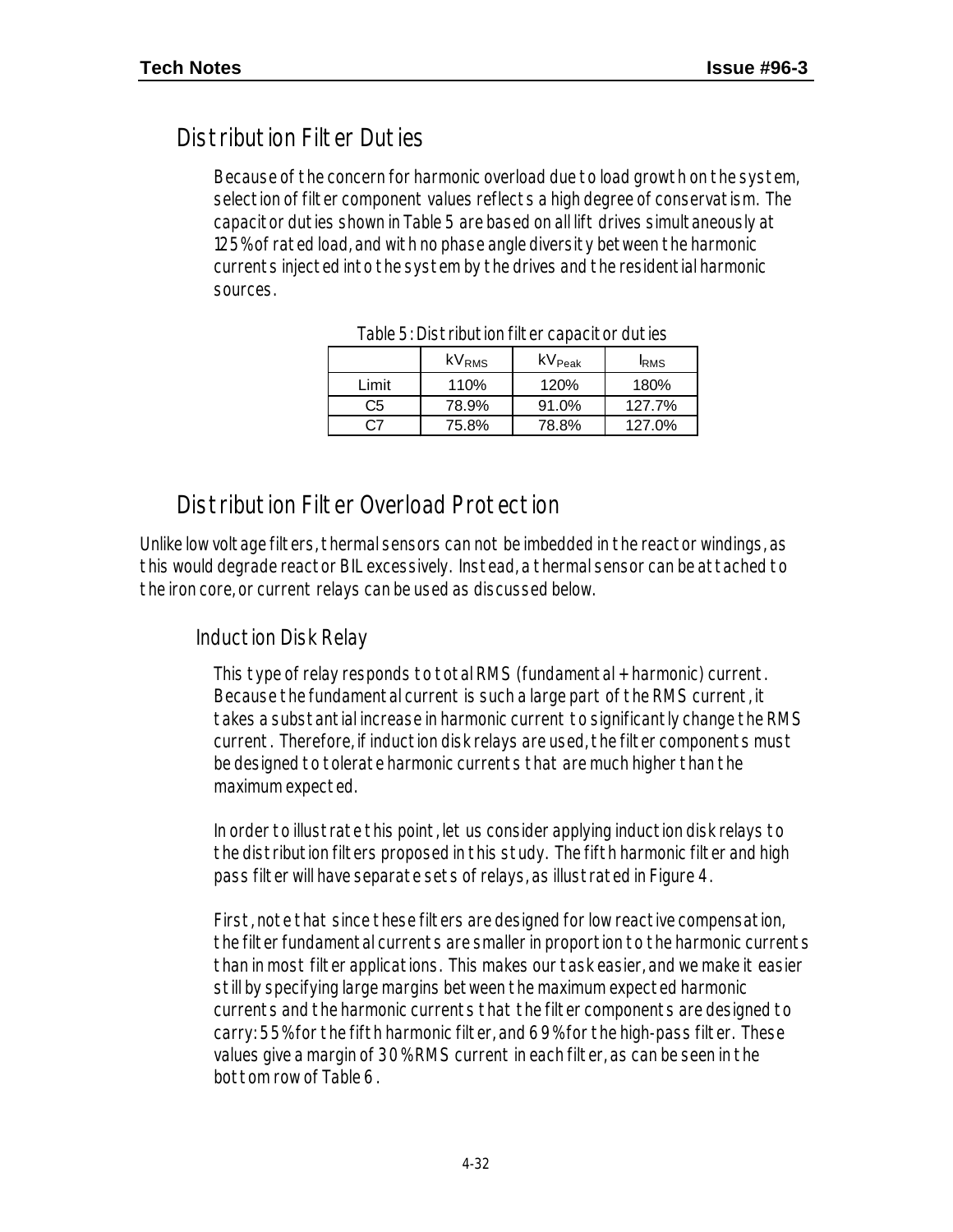#### **Tech Notes #96-3 Harmonic Analysis and Filter Design for Ski Resorts**

In reality, the RMS current margins are lower. The column labeled T(h)/T(1) in Table 7 shows that the torque induced per Ampere of current in the induction disk relay decreases as the frequency of the current is increased. (These values were taken from an example described in reference [1] - an aluminum disk 9.6 cm in diameter and 2 mm thick.) The maximum expected currents and filter design currents of Table 6 are multiplied by T(h)/T(1) to give the corresponding value of effective current in Table 7. The values in the bottom row of the table show that the effective margins between maximum expected current and filter design current have been reduced from 30% to less than 26% for the fifth harmonic filter, and less than 17% for the high-pass filter.

|                 | <b>Fifth Harmonic Filter</b> |       | High-Pass Filter           |      |  |
|-----------------|------------------------------|-------|----------------------------|------|--|
| Н               | Max Expected Filter Design   |       | Max Expected Filter Design |      |  |
| 1               | 82.0                         | 82.0  | 40.3                       | 40.3 |  |
| $\overline{2}$  | 0.9                          | 1.4   | 0.4                        | 0.6  |  |
| 3               | 5.5                          | 8.5   | 1.8                        | 3.0  |  |
| 4               | 18.3                         | 28.4  | 3.1                        | 5.3  |  |
| 5               | 75.8                         | 117.5 | 3.7                        | 6.2  |  |
| 6               | 0.9                          | 1.4   | 0.3                        | 0.5  |  |
| 7               | 15.3                         | 23.6  | 8.8                        | 14.8 |  |
| 9               | 0.8                          | 1.2   | 0.8                        | 1.4  |  |
| 11              | 11.5                         | 17.8  | 17.0                       | 28.8 |  |
| 13              | 6.8                          | 10.5  | 12.7                       | 21.4 |  |
| 15              | 0.1                          | 0.1   | 0.1                        | 0.2  |  |
| 17              | 5.9                          | 9.1   | 15.1                       | 25.5 |  |
| 19              | 3.6                          | 5.6   | 10.5                       | 17.8 |  |
| 23              | 2.1                          | 3.3   | 7.6                        | 12.9 |  |
| 25              | 1.3                          | 2.1   | 5.2                        | 8.8  |  |
| <b>RMS Harm</b> | 81.1                         | 125.8 | 31.3                       | 52.9 |  |
| RMS Fund+Harm   | 115.4                        | 150.1 | 51.0                       | 66.5 |  |

Table 6: Actual filter harmonic currents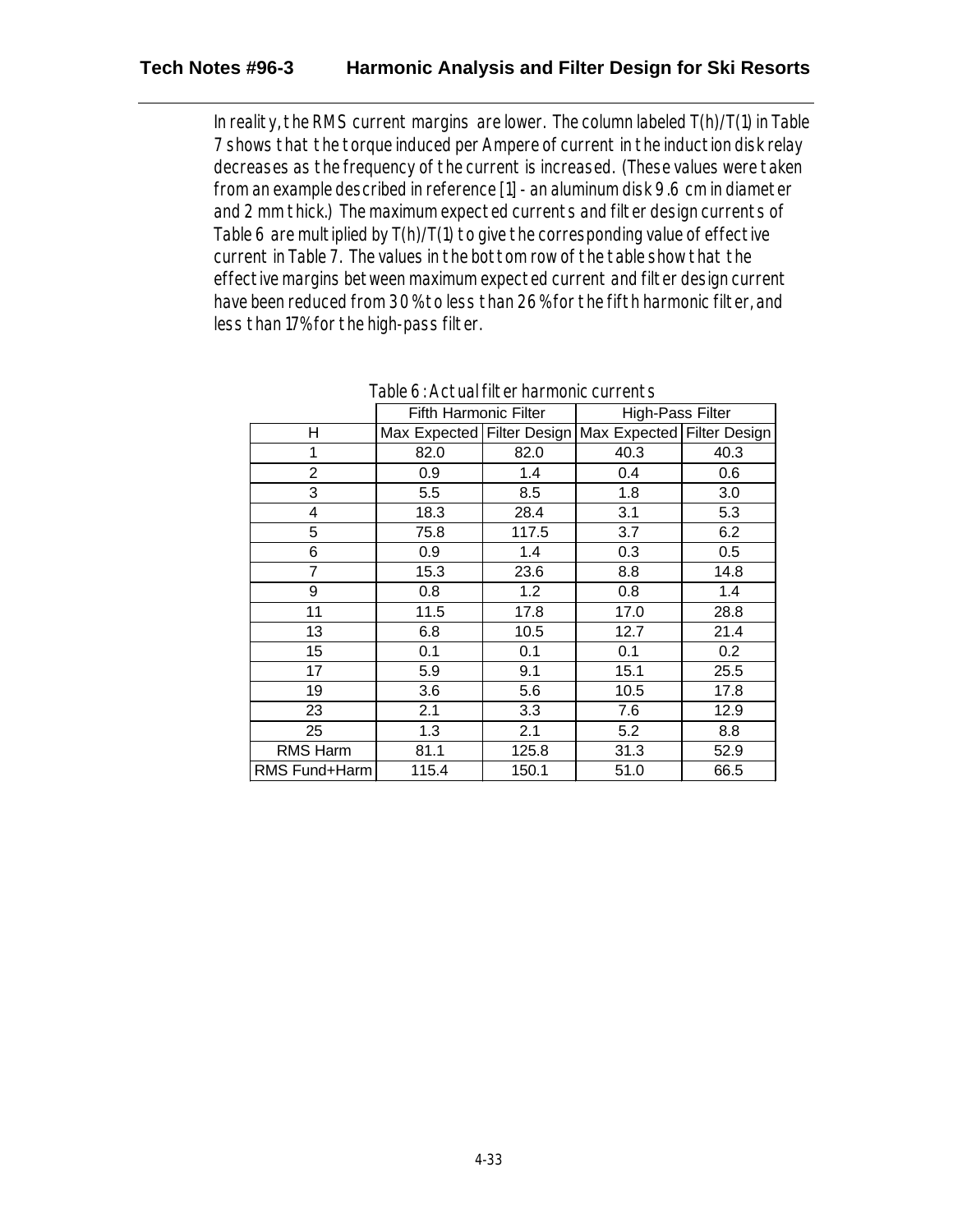| $\frac{1}{2}$ able $\frac{1}{2}$ . Theorimal mome barrones into abandon $\frac{1}{2}$ induced for about old $\frac{1}{2}$ |        |                              |       |                                                       |      |  |  |  |  |  |
|---------------------------------------------------------------------------------------------------------------------------|--------|------------------------------|-------|-------------------------------------------------------|------|--|--|--|--|--|
|                                                                                                                           | I(h)   | <b>Fifth Harmonic Filter</b> |       | <b>High-Pass Filter</b>                               |      |  |  |  |  |  |
| H                                                                                                                         | T(1)   |                              |       | Max Expected Filter Design Max Expected Filter Design |      |  |  |  |  |  |
| 1                                                                                                                         | 100.0% | 82.0                         | 82.0  | 40.3                                                  | 40.3 |  |  |  |  |  |
| $\overline{2}$                                                                                                            | 95.8%  | 0.9                          | 1.4   | 0.4                                                   | 0.6  |  |  |  |  |  |
| 3                                                                                                                         | 92.2%  | 5.1                          | 7.8   | 1.6                                                   | 2.8  |  |  |  |  |  |
| 4                                                                                                                         | 89.0%  | 16.3                         | 25.3  | 2.8                                                   | 4.7  |  |  |  |  |  |
| 5                                                                                                                         | 86.0%  | 65.2                         | 101.1 | 3.2                                                   | 5.4  |  |  |  |  |  |
| 6                                                                                                                         | 83.0%  | 0.8                          | 1.2   | 0.2                                                   | 0.4  |  |  |  |  |  |
| 7                                                                                                                         | 80.2%  | 12.2                         | 19.0  | 7.0                                                   | 11.9 |  |  |  |  |  |
| 9                                                                                                                         | 74.7%  | 0.6                          | 0.9   | 0.6                                                   | 1.1  |  |  |  |  |  |
| 11                                                                                                                        | 69.5%  | 8.0                          | 12.4  | 11.8                                                  | 20.0 |  |  |  |  |  |
| 13                                                                                                                        | 64.6%  | 4.4                          | 6.8   | 8.2                                                   | 13.9 |  |  |  |  |  |
| 15                                                                                                                        | 60.1%  | 0.0                          | 0.1   | 0.1                                                   | 0.1  |  |  |  |  |  |
| 17                                                                                                                        | 55.9%  | 3.3                          | 5.1   | 8.4                                                   | 14.2 |  |  |  |  |  |
| 19                                                                                                                        | 52.0%  | 1.9                          | 2.9   | 5.5                                                   | 9.3  |  |  |  |  |  |
| 23                                                                                                                        | 45.1%  | 1.0                          | 1.5   | 3.4                                                   | 5.8  |  |  |  |  |  |
| 25                                                                                                                        | 42.1%  | 0.6                          | 0.9   | 2.2                                                   | 3.7  |  |  |  |  |  |
| RMS Harm                                                                                                                  |        | 69.2                         | 107.3 | 19.9                                                  | 33.6 |  |  |  |  |  |
| RMS Fund+Harm                                                                                                             |        | 107.3                        | 135.1 | 44.9                                                  | 52.5 |  |  |  |  |  |

Table 7: Filter harmonic currents measured by induction disk relay

The pickup current for each set of relays is found by multiplying the CT ratio by the relay tap setting. To prevent nuisance trips, this value must be greater than the maximum expected current by some margin to account for relay tolerance. Three percent might be sufficient for a pure 60 Hz current. For the sake of argument, let us suppose that at least 10% is necessary in this case, because the relays that would actually be used might have a different harmonic response than the example upon which we have based our calculations.

With a 10% margin, the desired pickup currents are  $1.10 \cdot 107.3$  A = 118.0 A for the fifth harmonic filter, and  $1.10 \cdot 44.9$  A = 49.4 A for the high pass filter. Luckily, we are able to select a combination of CTs and tap settings (Table 8) that produce almost exactly the desired pickup currents:

Fifth harmonic filter:  $4.0 \times 150:5 = 120$ High pass filter : 2.5 x 100:5 = 50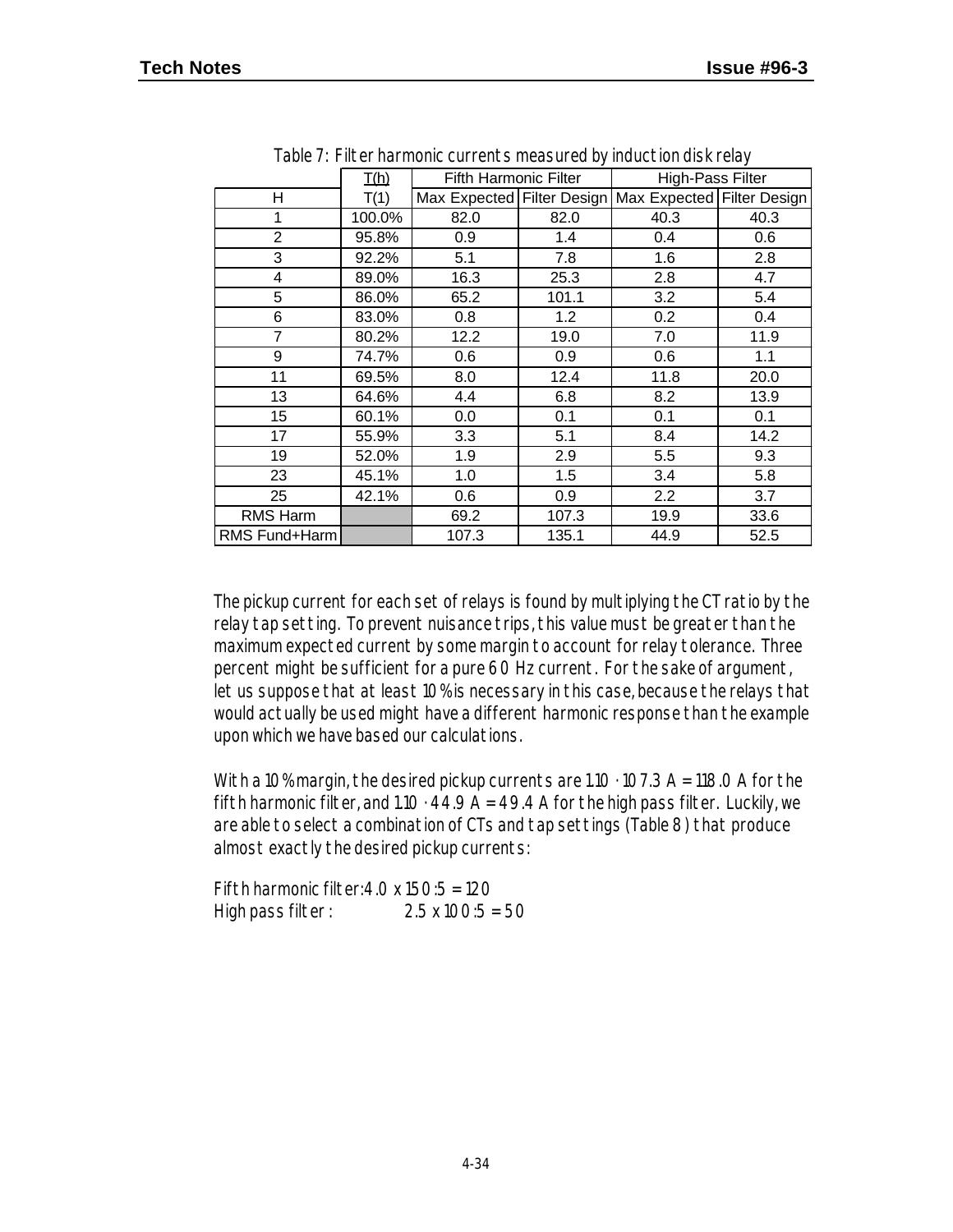|           | (COLIDDITATIONS SEIECTED FOL THE HITELS ALE SHOWN HIT DOID) |       |       |       |       |  |  |
|-----------|-------------------------------------------------------------|-------|-------|-------|-------|--|--|
|           | Relay CT Ratio                                              |       |       |       |       |  |  |
| Relay Tap | 100:5                                                       | 150:5 | 200:5 | 250:5 | 300:5 |  |  |
| 0.5       | 10                                                          | 15    | 20    | 25    | 30    |  |  |
| 0.6       | 12                                                          | 18    | 24    | 30    | 36    |  |  |
| 0.7       | 14                                                          | 21    | 28    | 35    | 42    |  |  |
| 1.0       | 20                                                          | 30    | 40    | 50    | 60    |  |  |
| 1.2       | 24                                                          | 36    | 48    | 60    | 72    |  |  |
| 1.5       | 30                                                          | 45    | 60    | 75    | 90    |  |  |
| 2.0       | 40                                                          | 60    | 80    | 100   | 120   |  |  |
| 2.5       | 50                                                          | 75    | 100   | 125   | 150   |  |  |
| 3.0       | 60                                                          | 90    | 120   | 150   | 180   |  |  |
| 4.0       | 80                                                          | 120   | 160   | 200   | 240   |  |  |
| 5.0       | 100                                                         | 150   | 200   | 250   | 300   |  |  |
| 6.0       | 120                                                         | 180   | 240   | 300   | 360   |  |  |

Table 8: Relay pickup currents for various CT ratios and tap settings (combinations selected for the filters are shown in bold)

The filter RMS design currents should be greater than the actual relay pickup currents by the same 10% margin - 132 A for the fifth harmonic filter, and 55 A for the high-pass filter. As the bottom row of Table 7 shows, the high pass filter design current - with its 69% harmonic overload margin - is not sufficient!

On the other hand, the fifth harmonic filter design current (55% harmonic overload margin) is adequate - barely. It would have to be increased in most other cases, either because the fundamental component will be a larger fraction of the RMS current, or because the available CT ratios and relay tap settings will not yield a pickup current so close to the desired value.

#### Digital Relay

The principal concern here is that relays which are not designed to measure distorted current are sometimes misapplied to harmonic filters. The consequences can be quite unpleasant.

A digital relay that measures true RMS current is better than the induction disk relay in that its sensitivity is not affected by frequency. Also, unlike the induction disk relay, the pickup current can be set exactly to the value desired.

In the example just discussed, we see that eliminating the frequency correction for the measured current would be a major improvement for relays used for the high pass filter. However, for protecting the fifth harmonic filter, the digital relay is not much better than the induction disk. This is because RMS current, however measured, does is relatively insensitive to changes in harmonic current.